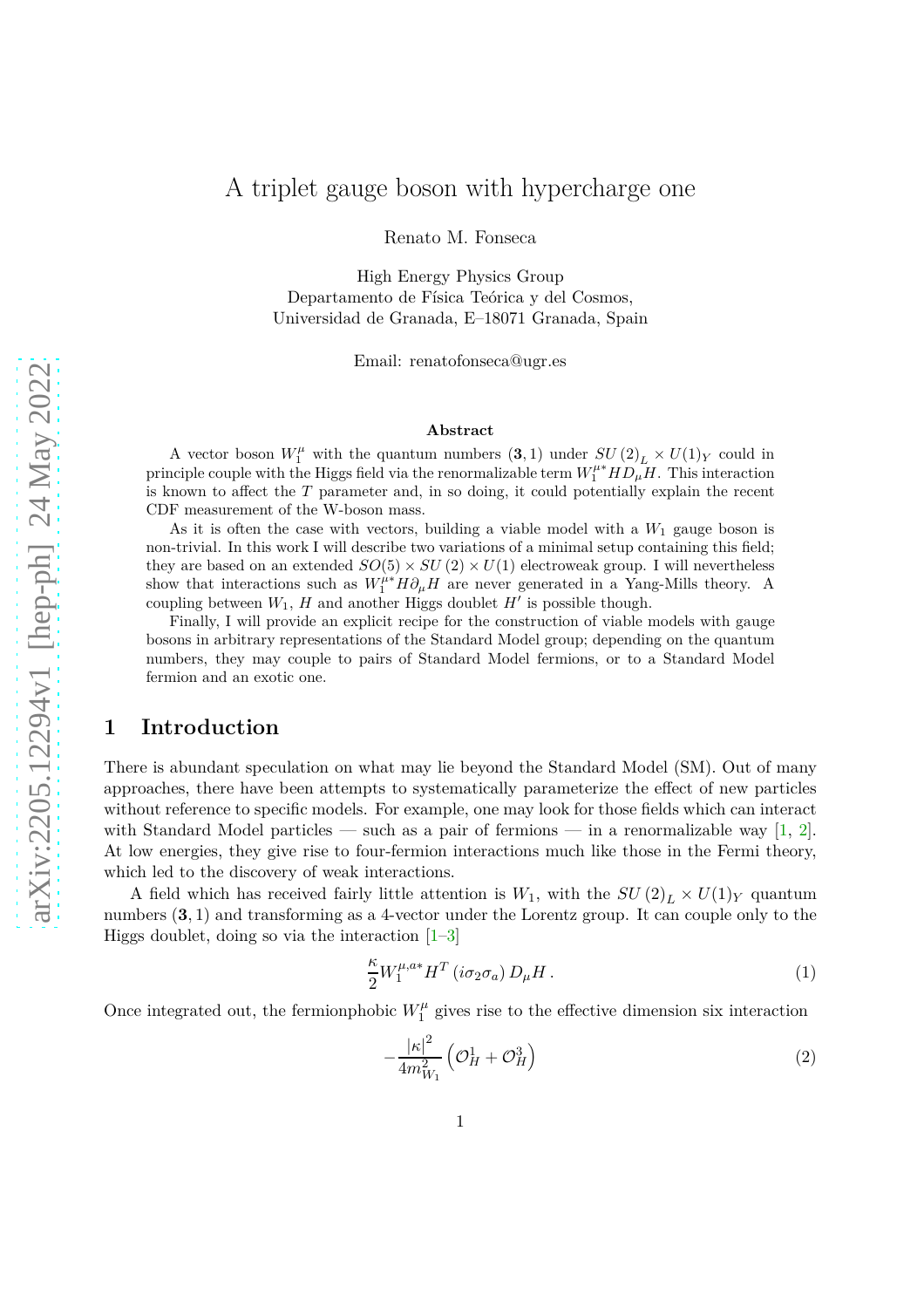with  $\mathcal{O}_H^1 \equiv$  $\left[\left(D^{\mu}H\right)^{\dagger}\left(D_{\mu}H\right)\right]\left(H^{\dagger}H\right)$  and  $\mathcal{O}_{H}^{3}$   $\equiv$  $\left| H^{\dagger}\left(D^{\mu}H\right)\right|$ 2 . In turn, this last operator contributes to the  $\hat{T} = \alpha T$  parameter [\[4](#page-13-3)[–6](#page-13-4)] as follows:

$$
\hat{T} \equiv \frac{\Pi_{W^3 W^3} (0) - \Pi_{W^+ W^-} (0)}{m_W^2} = \frac{|\kappa|^2}{4} \frac{v^2}{m_{W_1}^2}; \ v^2 \equiv \left\langle H^\dagger H \right\rangle \approx (174 \text{ GeV})^2. \tag{3}
$$

Recently, the CDF collaboration published a surprising large value of the *W* mass [\[7\]](#page-13-5),

$$
m_W = 80433.5 \pm 9.4 \text{ MeV},\tag{4}
$$

which seems to be well fitted by  $\hat{T} \approx (8.8 \pm 1.4) \times 10^{-4}$  [\[8](#page-14-0)] (see also [\[9](#page-14-1)]). This would correspond to a value of  $m_{W_1}/|\kappa| \approx 2.9$  TeV [\[3\]](#page-13-2), which is not ruled out by LHC searches. The authors of [\[10\]](#page-14-2) find that *W*<sup>1</sup> is one of the single-field extensions of the Standard Model which best fits the CDF data, adding nonetheless that this field is not commonly found in unified gauge theories. Notice that unlike a  $Z'$  or a  $W'$ , a single  $W_1$  cannot be produced in a proton-proton collision, neither through vector-boson fusion nor through the Drell-Yan process. For this reason, searches for new vector fields by ATLAS and CMS  $[11-14]$  — which in some cases exclude masses up to 5 TeV do not apply to *W*1. On the other hand, mass limits from pair production searches reach at most 1 to 2 TeV (see for instance [\[15,](#page-14-5) [16](#page-14-6)]) for colored fields. For uncolored ones, the LHC reach is even lower, as can be seen from the limits on the scalar analog of  $W_1$ , which is present in seesaw type-II mechanism for neutrino masses [\[17](#page-14-7), [18](#page-14-8)].

It is far from clear that this new determination of the *W* mass will resist the test of time, and in fact the CDF measurement is in tension with other direct and indirect determinations of  $m_W$  [\[10](#page-14-2), [19,](#page-14-9) [20](#page-14-10)]. Nonetheless — independently of the validity of this result — it is worth considering in detail the phenomenology associated to a  $W_1$  vector, which will inevitably depend on the ultraviolet origin of the field. To my knowledge, there have been no previous attempts of incorporating this vector in a complete model. With that in mind, in this work I will present a minimal setup where  $W_1$  is a gauge boson associated to an extended electroweak group, which is spontaneously broken at the TeV scale or above. Another possibility, not considered here, is that  $W_1$  is a composite field rather than a fundamental one.

It turns out that the trilinear interaction between a gauge field and two scalars,  $\phi$  and  $\phi'$ , must be anti-symmetric under the exchange of the scalars. This means that for  $\phi = \phi' = H$ , which is an  $SU(2)$  doublet, there can be no coupling to the triplet  $W_1$ . I will discuss this point in section [2,](#page-2-0) after which I will detail a realistic model for  $W_1$  based on the gauge group  $SO(5) \times SU(2) \times U(1)$ (section [3\)](#page-3-0). In it the new vector does not couple to matter; however, one can modify the setup so that it does (section [4\)](#page-7-0).

Looking beyond  $W_1$ , it is not straightforward to build Yang-Mills theories with gauge bosons transforming according to random representations of the Standard Model group. In many cases, there might be no model in the literature containing such vector fields. To improve on this situation, in section [5](#page-9-0) I describe an explicit recipe for building models with gauge bosons assigned to arbitrary representations of the Standard Model group. Section [6](#page-12-0) summarizes the main conclusions in this work.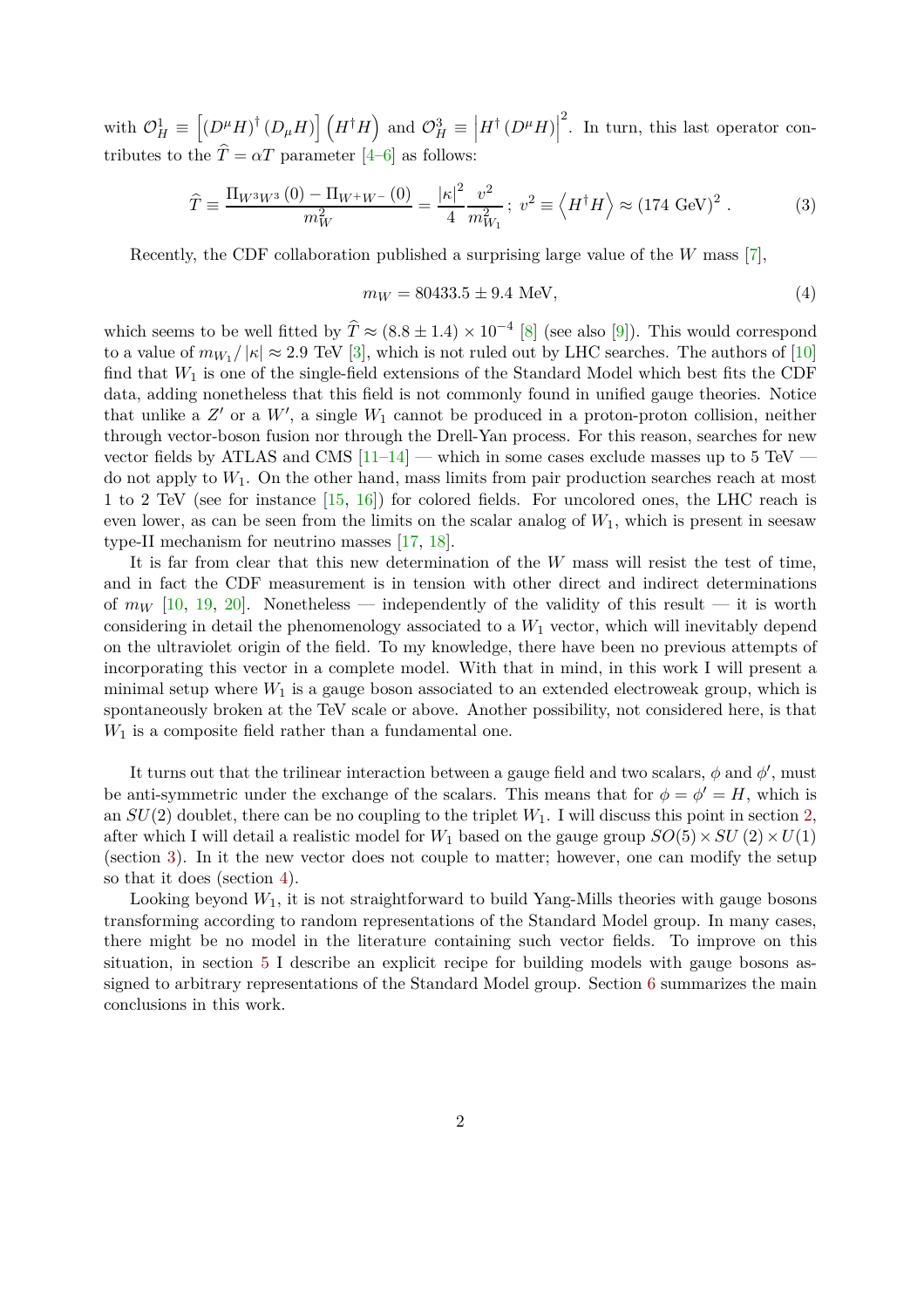# <span id="page-2-0"></span> $W_1^{\mu *} HD_\mu H$  and similar couplings in a Yang-Mills theory

In order for a gauge boson to potentially couple to the combination  $HD<sub>µ</sub>H$ , rather than to  $H^*D_\mu H$ , it must be that the Higgs is a linear combination of at least two fields — let us call them  $H_u = (2, 1/2)$  and  $H_d = (2, -1/2)$  — which are part of the same irreducible representation  $\Omega$  of the gauge group. Then, from the kinetic term of this last field, one might hope to get the sought after interaction:

$$
(D^{\mu}\Omega)^{\dagger} (D_{\mu}\Omega) \propto \cdots + (W_1^{\mu*} H_d^* D_{\mu} H_u + \text{h.c.}) \propto \cdots + (W_1^{\mu*} H D_{\mu} H + \text{h.c.}) \ . \tag{5}
$$

I have used here the proportionality sign to avoid distractions with the prefactors of each expression; likewise I also did not track carefully how the *SU*(2) indices are contracted. However, by tracking attentively relative signs, the reader will see that while one can indeed achieve a  $W_1^{\mu*} H_d^* D_\mu H_u$  coupling which goes on to contribute to the interaction  $W_1^{\mu*} H D_\mu H$ , we must also take into account a term  $W_1^{\mu*}H_uD_\mu H_d^*$  with the opposite effect. All in all, this means that the prefactor of the Higgs-Higgs-*W*<sup>1</sup> coupling is null.

 $Perhaps$  — one might think — this cancellation is specific to the minimalist scalar setup described above. That is not true: I will argue in the following that in a Yang-Mills theory an interaction  $\mathcal{A}^{\mu}\phi\phi'$  between a gauge boson  $\mathcal{A}^{\mu}$  and two scalars  $\phi$  and  $\phi'$ , through a derivative, must be anti-symmetric under an exchange of these two scalars. Since in our particular example the  $SU(2)$  quantum numbers force the two  $H$ 's to be contracted symmetrically with the triplet  $W_1$ , it must be that the coefficient of the interaction is zero, regardless of the details of the model.

To see this, we may start by decomposing all scalars in a model in real components, and collecting them in a column vector  $\Phi$  (=  $\Phi^*$ ). Any gauge transformation can be represented through a matrix  $\exp(i\varepsilon_a T_a)$  which must be both real and unitary, hence

$$
T_a = T_a^\dagger = -T_a^* \,. \tag{6}
$$

These anti-symmetric  $T_a$  generators regulate the interaction<sup>[1](#page-2-1)</sup>

$$
\Phi^T \left( igT_a \mathcal{A}_a^\mu \right) \left( D_\mu \Phi \right) \tag{7}
$$

obtained from the kinetic term  $(D^{\mu} \Phi)^{T} (D_{\mu} \Phi) / 2$ , so in any other basis (such as the electroweak one, or perhaps the mass basis), with  $\Phi = U\Phi'$ , the all-important matrices  $igU^{T}T_{a}U$  remains anti-symmetric. Therefore, for any pair of irreducible representations  $\phi$  and  $\phi'$  of the gauge group, we extract from the off-diagonal part of  $igU^{T}T_{a}U$  a term

$$
\mathcal{A}_{a}^{\mu}\left[\phi^{T}X_{a}\left(D_{\mu}\phi'\right)-\phi^{\prime T}X_{a}\left(D_{\mu}\phi\right)\right]
$$
\n
$$
\tag{8}
$$

for some real matrices  $X_a$ . In the particular case when  $\phi = \phi'$  we may write the interaction as

$$
\mathcal{A}_{a}^{\mu} \left[ \phi^{T} X_{a} \left( D_{\mu} \phi \right) \right] \text{ with } X_{a} = -X_{a}^{T}; \qquad (9)
$$

the  $X_a$  are nothing but diagonal blocks of the bigger  $iqU<sup>T</sup>T_aU$  matrices mentioned above. The last expression shows explicitly that the gauge indices of the two  $\phi$ 's must contract anti-symmetrically:

<span id="page-2-1"></span><sup>&</sup>lt;sup>1</sup>There is more than one coupling constant *q* if the gauge group is semi-simple. Nonetheless, such complication is of no consequence to the present discussion.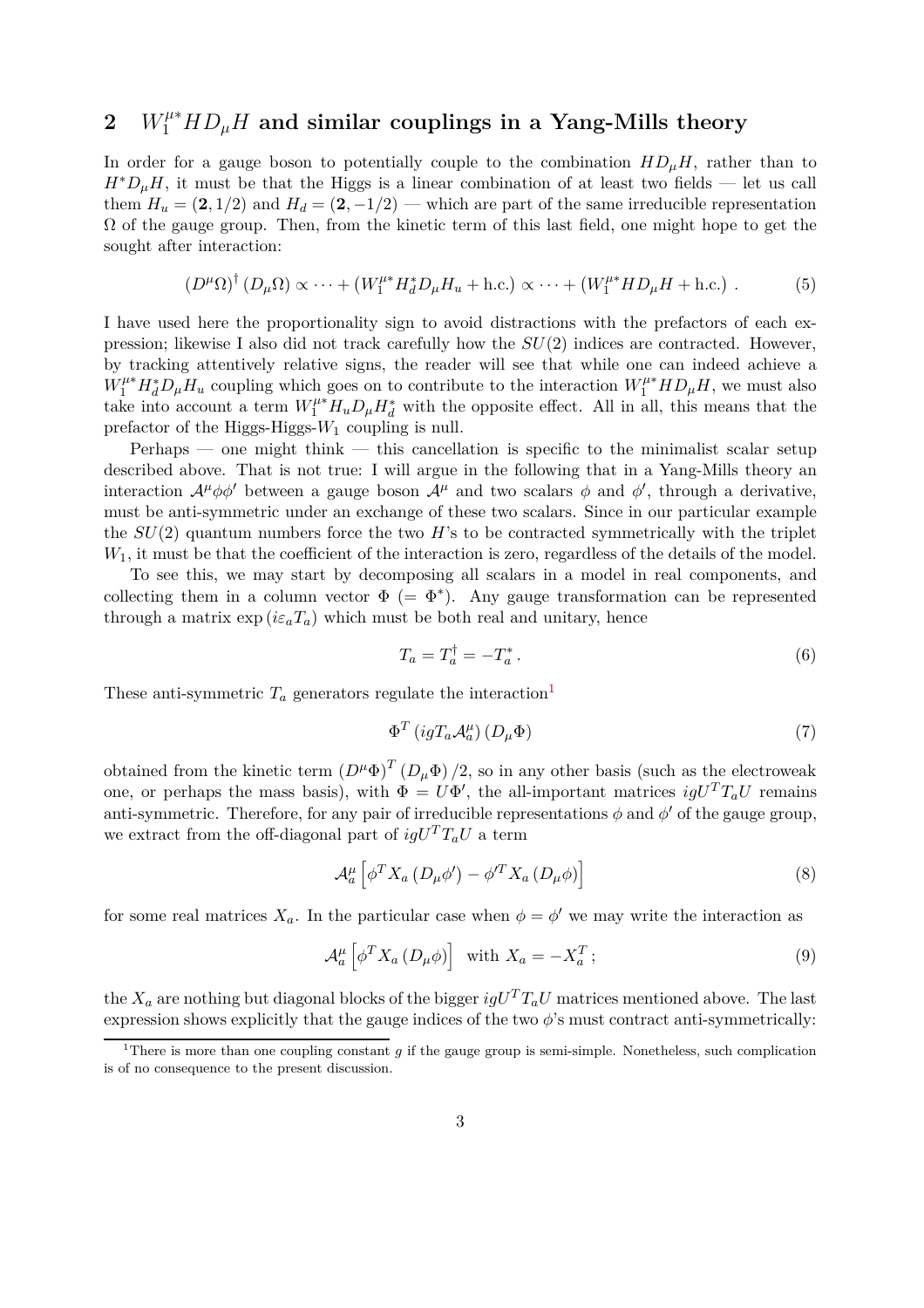a coupling  $B_1^{\mu*} H D_{\mu} H$  with the field  $B_1 = (1,1)$  is fine, given that two doublets contract antisymmetrically to form a singlet; by an analogous argument, a coupling  $W_1^{\mu*} H D_{\mu} H$  is not.

The anti-symmetry of an interaction between  $A^{\mu}$  and two scalars was just derived in the context of a Yang-Mills theory. But for the sake of argument, let us consider adding a symmetric part to the  $X_a$  matrices (keeping  $A^{\mu}$  massless). The Feynman rule for the vertex  $\phi_i - \phi_j - A^{\mu}_a$  is given by the expression

$$
(X_a)_{ij} p_{\phi_j}^{\mu} + (X_a)_{ji} p_{\phi_i}^{\mu} = \left[ (X_a)_{ij} - (X_a)_{ji} \right] p_{\phi_j}^{\mu} - (X_a)_{ji} p_{\mathcal{A}}^{\mu}
$$
 (10)

where all momenta are assumed to be incoming, so that  $p^{\mu}_{\phi}$  $\frac{\mu}{\phi_i} + p_{\phi}^{\mu}$  $p_{\phi_j}^{\mu} + p_{\mathcal{A}}^{\mu} = 0$ . The  $p_{\mathcal{A}}^{\mu}$  term is irrelevant when this vertex is contracted with a polarization vector  $\epsilon_{\mu}$  (since  $\epsilon_{\mu}p^{\mu}_{A}=0$ ). On the other hand, contracting this same term with a  $\mathcal{A}^{\mu}_{a}$  propagator in the  $R_{\xi}$  gauge yields an unphysical contribution proportional to the  $\xi$  parameter. So the  $p^{\mu}_{\mathcal{A}}$  term can be dropped altogether, and with it the symmetric part of  $X_a$  disappears from the vertex expression. At the Lagrangian level, this can be traced back to the fact that the scalar interaction with the symmetric part of  $X_a$ can be swapped by a total derivative and a term proportional to  $\partial_{\mu}A^{\mu}_{a}$ , which does not affect physically relevant calculations:[2](#page-3-1)

$$
\partial_{\mu} \left( \mathcal{A}_{a}^{\mu} \phi^{T} X_{a} \phi \right) = \left( \partial_{\mu} \mathcal{A}_{a}^{\mu} \right) \phi^{T} X_{a} \phi + \mathcal{A}_{a}^{\mu} \phi^{T} \left( X_{a} + X_{a}^{T} \right) \left( \partial_{\mu} \phi \right) . \tag{11}
$$

Finally, let us consider the spinor-helicity formalism, where it is straightforward to compute the scattering amplitude for a spin 1 field (particle  $\#1$ ) and two scalars (particles  $\#2$  and  $\#3$ ) when all three are massless. Poincaré invariance and unitarity are the only extra assumptions. In the widely used bracket notation, depending on the helicity of the spin 1 particle, the amplitude is proportional to either

$$
\frac{\langle 12 \rangle \langle 31 \rangle}{\langle 23 \rangle} \text{ or } \frac{[12][31]}{[23]}.
$$
\n
$$
(12)
$$

In both cases, permuting the two scalars  $(2 \leftrightarrow 3)$  yields a minus sign so — at least for massless scalars — the spinor-helicity formalism corroborates the anti-symmetry of a  $\mathcal{A}^{\mu}\phi\phi'$  interaction.

In conclusion, a fundamental field  $W_1$  which gets a mass through the Higgs mechanism cannot have a  $W_1^{\mu*} H D_{\mu} H$  coupling; such an interaction is absent if  $W_1$  is a gauge boson.

With this advance warning, I will proceed to describe the basic features of a minimal extension of the Standard Model where this field appears.

#### <span id="page-3-0"></span>**3** A model for  $W_1^{\mu}$ 1

Since  $W_1$  is charged under both  $SU(2)_L$  and  $U(1)_Y$ , this field as well as the Standard Model *W* and *B* must be gauge bosons associated to some group which includes the electroweak one,

$$
\frac{1}{2\xi}\left(\partial_\mu{\cal A}^\mu_a\right)^2+\alpha\left(\partial_\mu{\cal A}^\mu_a\right){\cal O}_a+\frac{\alpha\xi^2}{2}{\cal O}_a^2
$$

is irrelevant for any value of  $\xi$  and  $\alpha$ . As a consequence, in the limit  $\xi \to 0$  (associated to the Lorenz gauge) the operators proportional to  $\partial_{\mu}A^{\mu}_{a}$  can be dropped from the Lagrangian.

<span id="page-3-1"></span><sup>&</sup>lt;sup>2</sup>For a broad class of functions  $f_a$ , meaningful predictions remain unchanged if we add to the Lagrangian a term  $f_a$  (*A*, other fields)<sup>2</sup>/2*ξ*. This is the well known gauge-fixing term of Yang-Mills theories. For real operators  $\mathcal{O}_a$ (such as  $\Phi^T X_a \Phi$ ) and some number  $\alpha$  we may pick  $f_a = \partial_\mu A^\mu_a + \alpha \xi \mathcal{O}_a$ , in which case we conclude that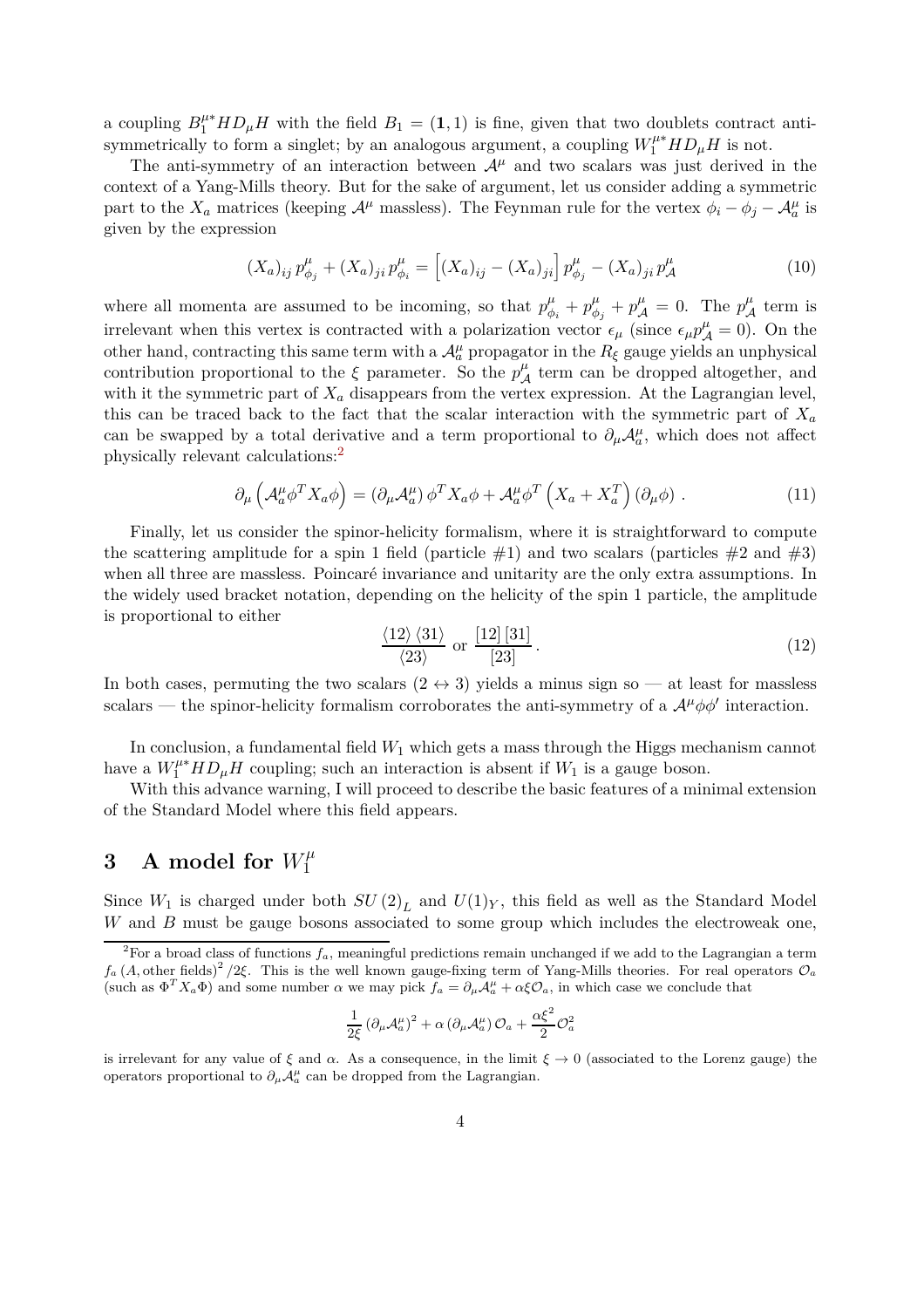$SU(2)_L \times U(1)_Y$ . The adjoint representation of such a group must be of size at least  $6+3+1=10$ , considering that this is the total number of real field components in  $W_1$ ,  $W$  and  $B$ . It turns out that the adjoint representation of the group  $SO(5)$  (whose algebra is isomorphic to  $Sp(4)$ ) is precisely 10 dimensional. Furthermore,  $SU(2) \times U(1)$  is a subgroup of  $SO(5)$ , and under it the spinor representation branches as follows:<sup>[3](#page-4-0)</sup>

$$
4 \to (2, 1/2) + (2, -1/2) . \tag{13}
$$

The adjoint decomposes in the manner alluded above, namely

$$
10 \to (1,0) + (3,0) + (3,1) + (3,-1) \cdot W_1 \tag{14}
$$

Note that the decomposition of the spinor representation implies that a scalar field transforming as a 4 contains both an  $H_u$ - and an  $H_d$ -like field, which is precisely what one needs to generate a  $H - H' - W_1^{\mu}$  $\frac{1}{1}$  coupling, as discussed in the previous section.

So far everything looks promising. Nevertheless, when it comes to fermions, it is challenging to charge them non-trivially under *SO*(5). For example, the left-handed leptons  $L = (2, -1/2)$ necessarily interact via the  $W_1$  gauge bosons with fermions whose charges are  $(2, -3/2)$ ,  $(2, 1/2)$ , (**4***,* <sup>−</sup>3*/*2), or (**4***,* <sup>1</sup>*/*2), none of which are part of the Standard Model. The same thing happens with quarks, and therefore one would need to find vector-like partners for these new fields in order to give them masses above those of  $\langle H \rangle \approx 174$  GeV. With the help of an extra  $U(1)$  which would provide more flexibility in forming the SM hypercharge group, one can certainly find  $SO(5) \times U(1)$ representations with the sought-after fermions, however these tend to propagate the problem by introducing further chiral states.

We are therefore guided to the possibility that no chiral fermion is charged under *SO*(5), and instead the full electroweak group is  $SO(5) \times SU(2) \times U(1)$ , which contains  $SU(2)' \times U(1)' \times$  $SU(2) \times U(1)$ ; in turn, its diagonal subgroup is  $SU(2)_L \times U(1)_Y$ :

<span id="page-4-1"></span>
$$
SO(5) \times SU(2) \times U(1) \to \underbrace{SU(2)'\times SU(2)}_{\supset SU(2)_L} \times \underbrace{U(1)'\times U(1)}_{\supset U(1)_Y}.
$$
 (15)

The adjoint representation of the extended electroweak group includes the  $SU(2)_L \times U(1)_Y$ representations  $B, Z' = (1,0), W, W' = (3,0)$  and  $W_1 = (3,1)$ . These gauge bosons acquire a mass proportional to the *SO*(5)-symmetry breaking scale, except for the Standard Model *B* and *W*, which are less massive. The latter fields are a mixture of the *SO*(5) gauge bosons with those of  $SU(2) \times U(1)$ .

Note also that a scalar  $\Omega$  transforming as a spinor under  $SO(5)$  would couple to  $W_1$ , but not to fermions since they are uncharged under this group. Consequently, in order to have Yukawa interactions one also needs an  $SO(5)$ -singlet scalar *H*. Finally, the extended electroweak group can be broken to  $SU(2)_L \times U(1)_Y$  with a non-zero vacuum expectation value (VEV) of some field *χ*.

With the above general considerations, we are in a position to flesh out a model. The requirements discussed earlier on the scalar sector are fully met by the fields in table [1.](#page-5-0) In

<span id="page-4-0"></span><sup>&</sup>lt;sup>3</sup>In fact, *SO*(5) has two inequivalent  $SU(2) \times U(1)$  subgroups. The other embedding is associated to the branching rule  $4 \rightarrow (1, 1/2) + (1, -1/2) + (2, 0)$ , which is not relevant for the present work.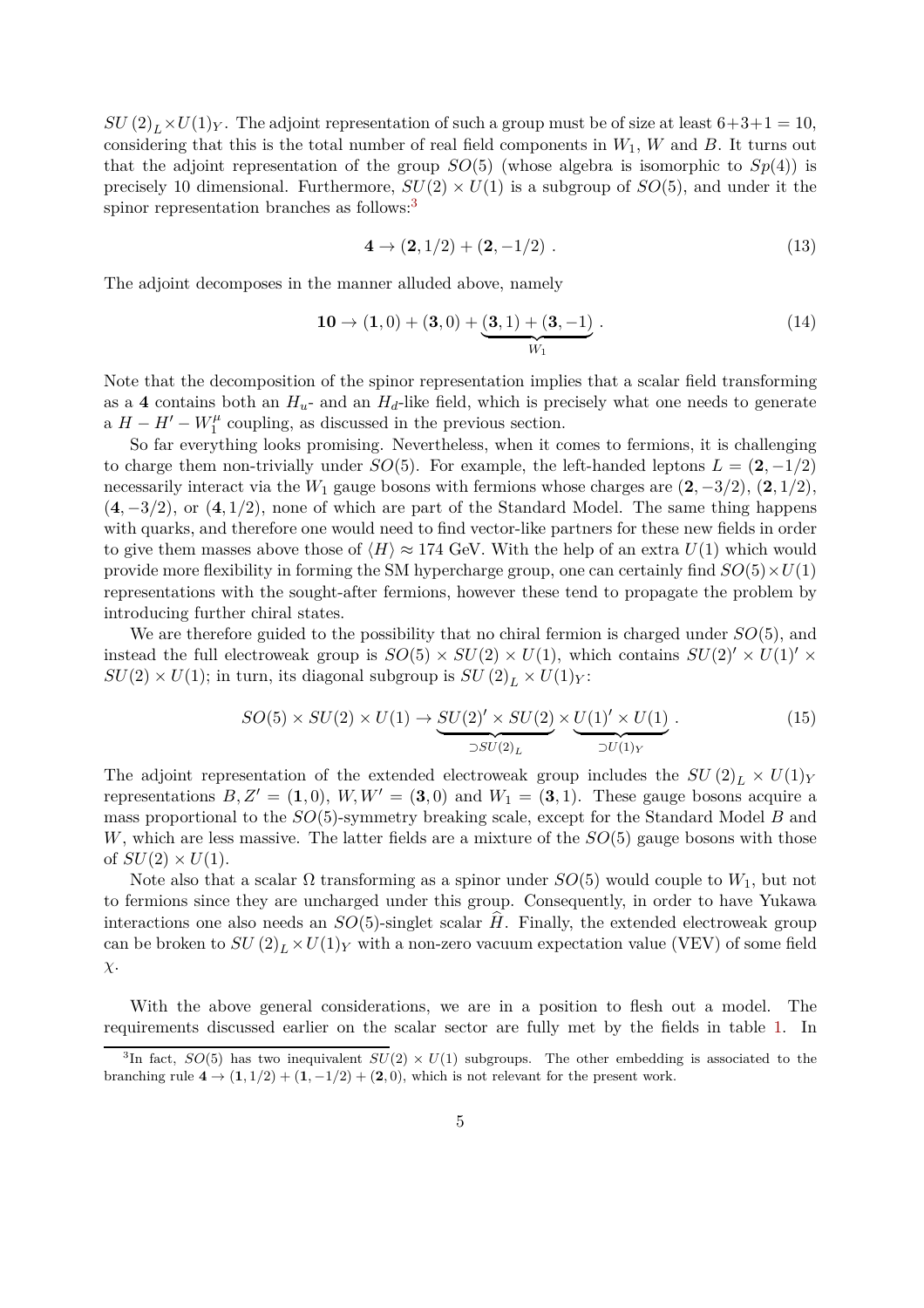| Scalar    |                                                                                                 | $SO(5) \times SU(2) \times U(1)$ $SU(2)_L \times U(1)_Y$ decomposition                     |
|-----------|-------------------------------------------------------------------------------------------------|--------------------------------------------------------------------------------------------|
| Ω         | (4,1,0)                                                                                         |                                                                                            |
| $\hat{H}$ | $\begin{pmatrix} {\bf 1},{\bf 2},\frac{1}{2} \cr {\bf 4},{\bf 2},\frac{1}{2} \cr \end{pmatrix}$ | $\left(2, -\frac{1}{2}\right) + \left(2, \frac{1}{2}\right) \ \left(2, \frac{1}{2}\right)$ |
| $\chi$    |                                                                                                 | $(1,0) + (1,1) + (3,0) + (3,1)$                                                            |

<span id="page-5-0"></span>Table 1: The quantum numbers of the three scalars in the model, under the extended electroweak group  $SO(5) \times SU(2) \times U(1)$ . A non-zero vaccum expectation value of  $\chi$  can break this symmetry down to  $SU(2)_L \times U(1)_Y$ . The transformation properties of the scalars under this latter group are shown in the last column. All fermions transform trivially under *SO*(5).

terms of Standard Model  $SU(2)_L \times U(1)_Y$  representations,  $\chi$  contains a component with quantum numbers  $(1,0)$ ; as we shall see, its VEV preserves only the subgroup  $SU(2)_L \times U(1)_Y$  of  $SO(5) \times SU(2) \times U(1)$ . Note also that there is a total of 3 Higgs doublets in  $\Omega$  and  $\hat{H}$ , which can mix to produce the Standard Model field *H*.

Let us now establish a set of generators of the 4-dimensional representation of *SO*(5). Notice again that this group is isomorphic to  $Sp(4)$ , which can be defined via the set of 4-dimensional matrices *G* satisfying the relation  $G<sup>T</sup> J G = J$ ; *J* is a non-singular anti-symmetric matrix which is often taken to have the block form

$$
J = \left(\begin{array}{cc} \mathbf{0} & \mathbf{1}_2 \\ -\mathbf{1}_2 & \mathbf{0} \end{array}\right). \tag{16}
$$

Rewriting *G* as  $\exp( i \varepsilon^a T^a)$  with real  $\varepsilon^a$  parameters — and requiring also that  $G^{\dagger} G = \mathbf{1}_4$  — leads to infinitesimal generators of the form

$$
\varepsilon_a T^a = \left( \begin{array}{cc} \boldsymbol{B} & \boldsymbol{C} \\ \boldsymbol{C}^* & -\boldsymbol{B}^* \end{array} \right) \tag{17}
$$

where *B* and *C* are arbitrary 2-dimensional hermitian and symmetric matrices, respectively. However, it is more convenient to work on a basis where the last two entries of the 4-dimensional space are rotated with the  $\epsilon = i\sigma_2$  matrix, such that

$$
J = \left(\begin{array}{cc} \mathbf{0} & \epsilon \\ \epsilon & \mathbf{0} \end{array}\right) \,. \tag{18}
$$

The 10 generators can then be picked to have the following form:<sup>[4](#page-5-1)</sup>

$$
\varepsilon^{a}T^{a} \equiv \frac{1}{2} \begin{pmatrix} \varepsilon_{3} + \varepsilon_{10} & \varepsilon_{1} - i\varepsilon_{2} & \varepsilon_{8} - i\varepsilon_{5} & \sqrt{2}(\varepsilon_{6} - i\varepsilon_{9}) \\ \varepsilon_{1} + i\varepsilon_{2} & -\varepsilon_{3} + \varepsilon_{10} & \sqrt{2}(\varepsilon_{4} - i\varepsilon_{7}) & -\varepsilon_{8} + i\varepsilon_{5} \\ \varepsilon_{8} + i\varepsilon_{5} & \sqrt{2}(\varepsilon_{4} + i\varepsilon_{7}) & \varepsilon_{3} - \varepsilon_{10} & \varepsilon_{1} - i\varepsilon_{2} \\ \sqrt{2}(\varepsilon_{6} + i\varepsilon_{9}) & -\varepsilon_{8} - i\varepsilon_{5} & \varepsilon_{1} + i\varepsilon_{2} & -\varepsilon_{3} - \varepsilon_{10} \end{pmatrix}.
$$
 (19)

If we throw away  $\varepsilon_{4,\dots,9}$ , this becomes a block-diagonal matrix and in fact  $T^{1,2,3}$  are generators of an important  $SU(2)$ <sup>'</sup> subgroup (see expression [\(15\)](#page-4-1)), with Pauli matrices on the diagonal blocks;  $T^{10}$  generates a  $U(1)'$  which commutes with this  $SU(2)'$ .

<span id="page-5-1"></span> $\frac{4 \text{This is } \sqrt{2} \text{ times the matrices given by } \text{RepMatrices} \text{[S05,4] in } \text{GroupMath [21], after a reordering.}$  $\frac{4 \text{This is } \sqrt{2} \text{ times the matrices given by } \text{RepMatrices} \text{[S05,4] in } \text{GroupMath [21], after a reordering.}$  $\frac{4 \text{This is } \sqrt{2} \text{ times the matrices given by } \text{RepMatrices} \text{[S05,4] in } \text{GroupMath [21], after a reordering.}$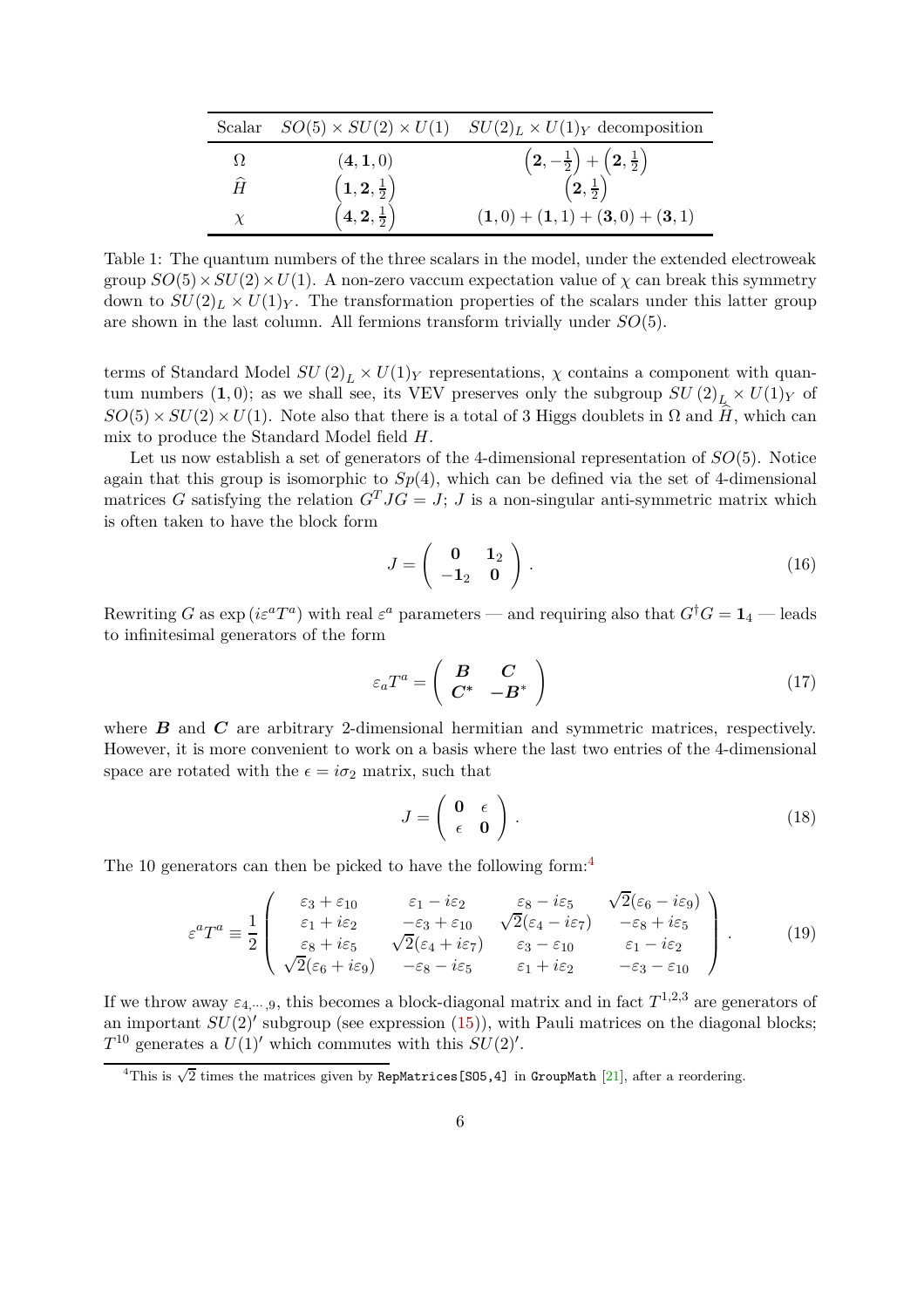The scalar  $\chi = \left(4, 2, \frac{1}{2}\right)$ 2 ) can be seen as a two index field  $\chi_{jk}$  with  $SO(5)$  acting on *j* and *SU*(2) on *k*. With this understanding,

$$
D_{\mu}\chi_{jk} = \partial_{\mu}\chi_{jk} + ig_A A_{\mu}^{a, SO(5)} T_{jj'}^{a} \chi_{j'k} + \frac{i}{2} g_B A_{\mu}^{b, SU(2)} \sigma_{kk'}^{b} \chi_{jk'} + \frac{1}{2} g_C A_{\mu}^{U(1)} \chi_{jk}.
$$
 (20)

The VEV

$$
\langle \chi \rangle \propto \begin{pmatrix} 0 & 0 \\ 0 & 0 \\ 0 & -1 \\ 1 & 0 \end{pmatrix}
$$
 (21)

breaks all but 4 linear combinations of the original 14 generators of the group  $SO(5) \times SU(2) \times$  $U(1)$ , namely

$$
\left(T_{jj'}^{1,2,3}\delta_{kk'} + \frac{1}{2}\delta_{jj'}\sigma_{kk'}^{1,2,3}\right)\langle\chi\rangle_{j'k'} = \left(T_{jj'}^{10}\delta_{kk'} + \frac{1}{2}\delta_{jj'}\delta_{kk'}\right)\langle\chi\rangle_{j'k'} = 0.
$$
\n(22)

They generate the  $SU(2)_L$  diagonal subgroup of  $SU(2) \times SU(2)'$ , together with  $U(1)_Y$  which is the diagonal subgroup of  $U(1) \times U(1)'$ . It follows directly from these relations that the Standard Model gauge couplings  $g$  and  $g'$  are given by the expressions

<span id="page-6-1"></span><span id="page-6-0"></span>
$$
g^{-2} = g_A^{-2} + g_B^{-2},\tag{23}
$$

$$
(g')^{-2} = g_A^{-2} + g_C^{-2}.
$$
\n(24)

We can also extract from  $(D_\mu \langle \chi \rangle_{jk})^* D_\mu \langle \chi \rangle_{jk}$  the leading contribution to the various gauge boson masses (the Higgs doublet VEVs produce corrections):

$$
m_{W_1}^2 = g_A^2 \langle \chi \rangle^2 \,, \tag{25}
$$

$$
m_{W'}^2 = \left(g_A^2 + g_B^2\right)\left\langle\chi\right\rangle^2\,,\tag{26}
$$

$$
m_{Z'}^2 = \left(g_A^2 + g_C^2\right)\langle\chi\rangle^2\,,\tag{27}
$$

where  $\langle \chi \rangle^2 \equiv \langle \chi \rangle^*_{jk} \langle \chi \rangle_{jk}$ . From equations [\(23\)](#page-6-0) and [\(24\)](#page-6-1) plus the known values of couplings at the electroweak scale ( $g \approx 0.65$  and  $g' \approx 0.36$ ) it must be that  $g_C$  is smaller than  $g_B$ , so

$$
m_{W_1} < m_{Z'} < m_{W'} \,. \tag{28}
$$

Furthermore, the two independent ratios which can be computed out of the three masses are related by the expression

$$
\frac{m_{W_1}^2}{m_{Z'}^2} \left( \frac{m_{W'}^2}{m_{Z'}^2} - \tan^2 \theta_w \right) = \left( 1 - \tan^2 \theta_w \right) \frac{m_{W'}^2}{m_{Z'}^2}
$$
\n(29)

where  $\tan^2 \theta_w \equiv g'^2/g^2 \approx 0.30$ . Notice that while  $m_{W'}/m_{W_1}$  can be arbitrarily large,  $m_{Z'}/m_{W_1}$ is bounded between 1 and  $\sqrt{1/(1 - \tan^2 \theta_w)} \approx 1.19$ .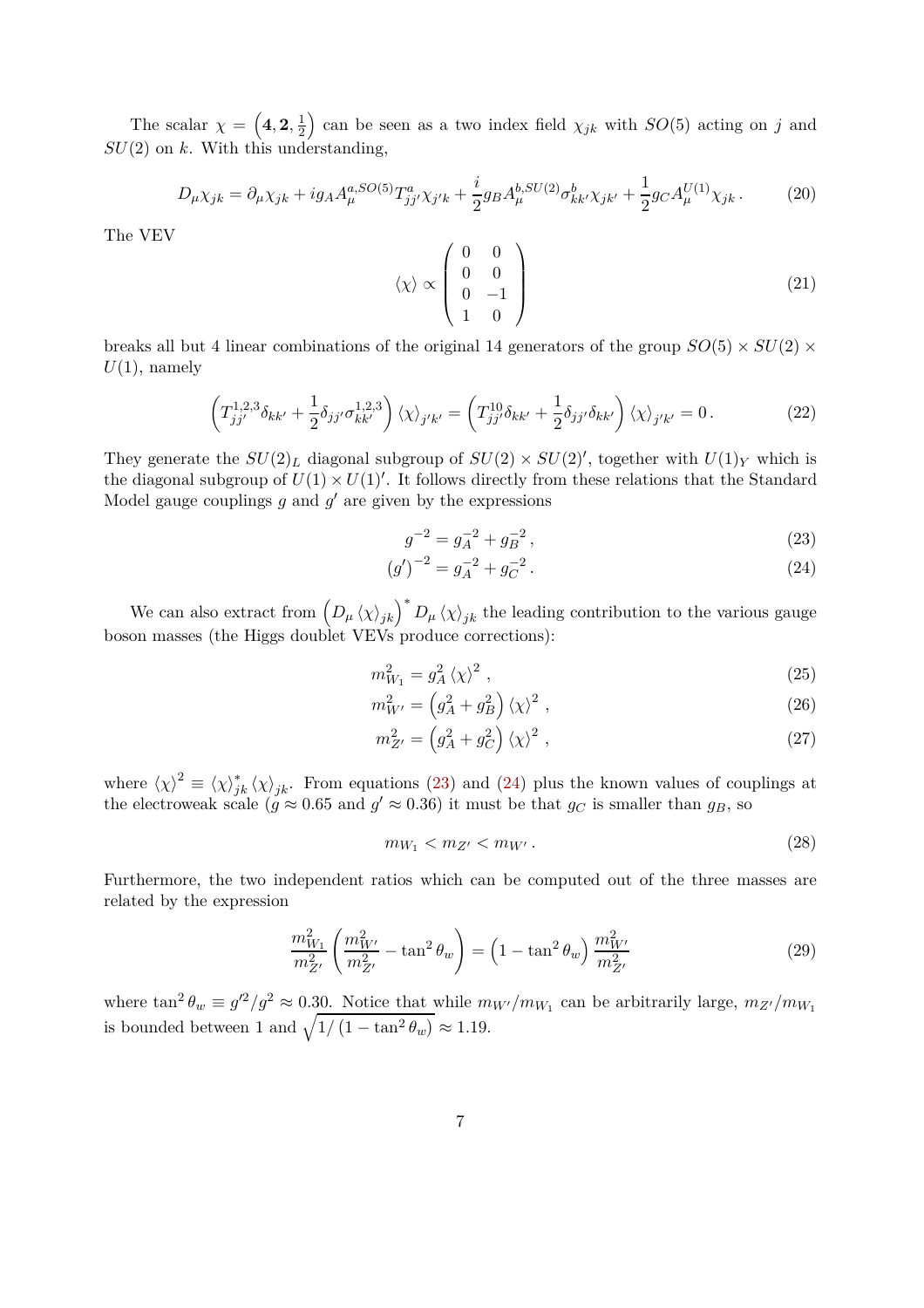Besides interacting with other gauge bosons,  $W_1$  couples to scalars. In particular  $\Omega$  contains an up- plus a down-type Higgs doublet,  $H_u = (2, 1/2)$  and  $H_d = (2, -1/2)$ , so — as foreseen in section [2](#page-2-0) — from the covariant derivative of  $\Omega$  we get the interactions

$$
\frac{g_A}{\sqrt{2}} W_1^{\mu, a*} \left[ H_d^{\dagger} \sigma_a \left( D_\mu H_u \right) - \left( D_\mu H_d \right)^\dagger \sigma_a H_u \right] + \text{h.c.} \tag{30}
$$

The fields  $H_u$ ,  $H_d^*$  and  $\hat{H}$  mix, generating the 125 GeV scalar *H* of the Standard Model, as well as two heavier doublets: *H*′ and *H*′′. No matter what is the form of this mixing, there will be no *HH*,  $H'H'$  or  $H''H''$  interaction with  $W_1$ . However, we do get the term

$$
\kappa_{HH'} W_1^{\mu,a*} \left[ H^T \left( i \sigma_2 \sigma_a \right) D_{\mu} H' - H'^T \left( i \sigma_2 \sigma_a \right) D_{\mu} H \right] \tag{31}
$$

plus similar ones for other combinations of the three scalar doublets.

In this model, fermions do not couple to  $W_1$ . They also do not not couple to the  $\chi$  scalar, which is significant because this fields contains an (**3***,* 1) representation. These are the quantum numbers of the mediator in the type-II seesaw mechanism, capable of generating neutrino masses. But for that to happen,  $\chi$  would need to interact with leptons, which is not the case. Note also that the model conserves lepton number, hence neutrinos are massless. This changes, for example, with the introduction of an extra scalar with the quantum numbers (**1***,* **3***,* 1) under the extended electroweak group.

### <span id="page-7-0"></span>**4 An alternative: charging fermions under** *SO*(5)

No fermion is charged under *SO*(5) in the model described above. However, on top of the chiral ones, we may introduce vector-like fermions which do couple to the gauge bosons of this group, without producing dangerous light fields. One possibility is this: for every chiral fermion  $F = Q, u^c, d^c, L, e^c$  with the quantum numbers  $(C, 1, L, y)$  under  $SU(3)_C \times SO(5) \times SU(2) \times U(1)$ , we introduce the vector-like pair of left-handed Weyl spinors  $(F, \overline{F})$  with  $F = (C, 4, L, y)$  and its conjugate representation  $\overline{\mathbb{F}} = (\overline{C}, 4, L, -y)$ .<sup>[5](#page-7-1)</sup> In other words, apart from transforming as a spinor of *SO*(5), all other quantum numbers of  $\mathbb{F}$  are the same as those of *F*. The scalar *χ*, as before, is needed for symmetry breaking; it also participates in Yukawa interactions with the new fermions. Between the two remaining scalars (*H*b and Ω) there is need for just one: I'll keep Ω (see table [2\)](#page-8-0).

With these charge assignments, we may have the following masses and interactions:

<span id="page-7-3"></span>
$$
\sum_{F} \left( y_F^{\Omega} F \overline{F} \Omega + m_F \overline{\mathbb{F}} \overline{F} \right) + y_{QU}^{\chi} Q u^c \chi + y_{QU}^{\chi'} \mathbb{Q} u^c \chi + y_{QD}^{\chi} Q \mathbb{d}^c \chi^* + y_{QD}^{\chi'} \mathbb{Q} d^c \chi^* + y_{LE}^{\chi} L \mathbb{e}^c \chi^* + y_{LE}^{\chi'} L \mathbb{e}^c \chi^* + \text{h.c.} \tag{32}
$$

Note that  $\Omega$  needs to be a complex field, so terms of the form  $F\overline{\mathbb{F}}\Omega^*$  are also allowed. However, for simplicity, I will consider that they has been removed (with a  $Z_4$  symmetry, for example).<sup>[6](#page-7-2)</sup>

Let us now consider what happens under the Standard Model subgroup. The *F*'s don't transform under *SO*(5), so for convenience one may use the same name, *F*, to designate their

<span id="page-7-1"></span><sup>&</sup>lt;sup>5</sup>The spinor representation of  $SO(5)$  is pseudo-real, therefore it is isomorphic to its conjugate. The same is true for any representations of *SU*(2).

<span id="page-7-2"></span><sup>&</sup>lt;sup>6</sup>The charges *i*, 1, -*i*, 1, 1, 1, *i*, -*i*, 1, *i*, -*i*, 1, *i*, -*i*, 1, *i*, -*i*, 1, 1 for the fields  $\Omega$ ,  $\chi$ ,  $Q$ ,  $\mathbb{Q}$ ,  $\overline{\mathbb{Q}}$ ,  $u^c$ ,  $u^c$ ,  $\overline{u^c}$ ,  $d^c$ ,  $d^c$ ,  $\overline{d^c}$ ,  $\overline{d^c}$ ,  $L, \mathbb{L}, \overline{\mathbb{L}}, e^c, e^c, \overline{e^c}$  successfully achieve the goal.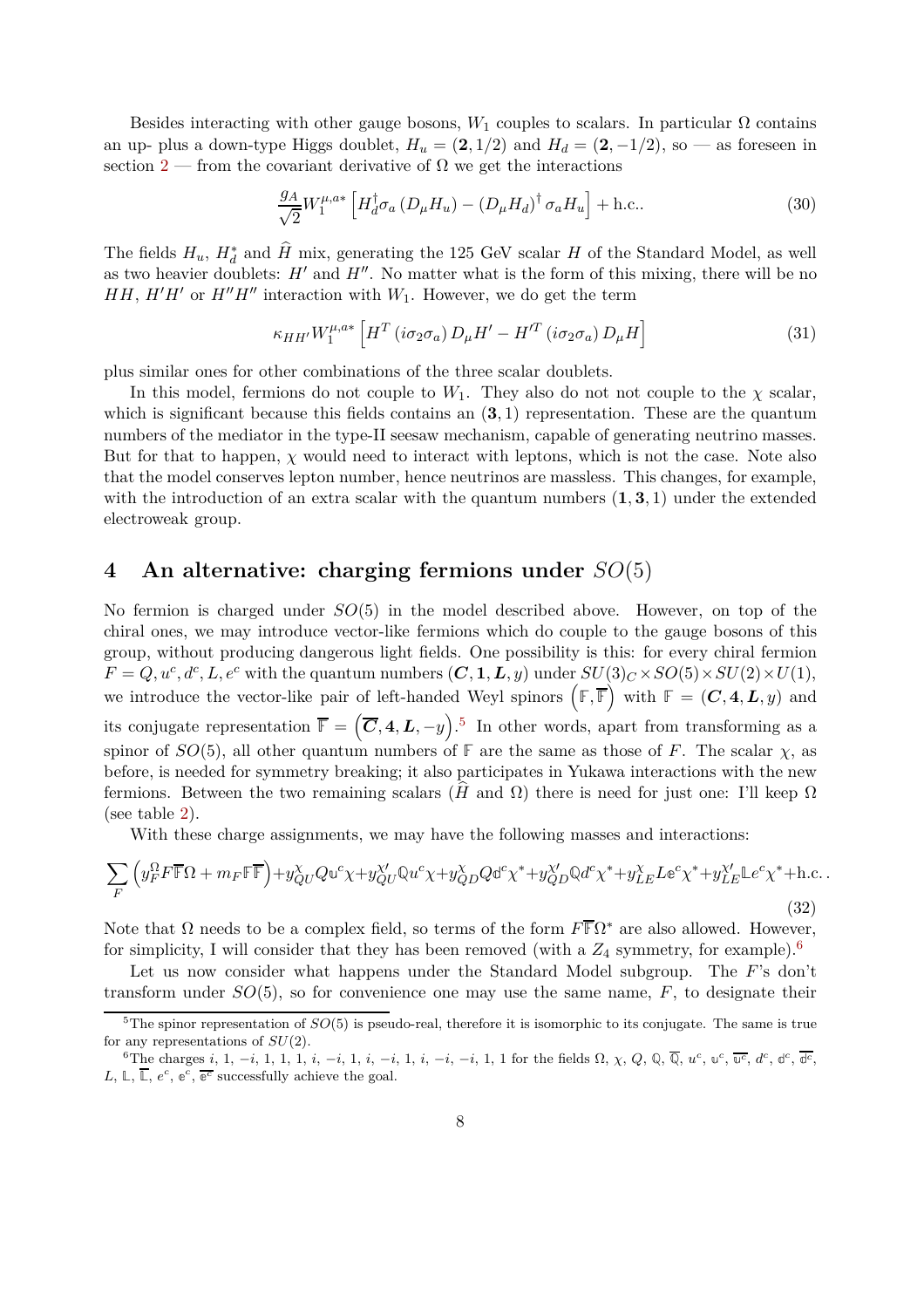| Field                                                                                                                                             | Spin | $SU(3)_C \times SO(5) \times SU(2) \times U(1)$ |
|---------------------------------------------------------------------------------------------------------------------------------------------------|------|-------------------------------------------------|
| $F = Q, u^c, d^c, L, e^c$                                                                                                                         | 1/2  | As in the SM; 1 under $SO(5)$                   |
| $\mathbb{F} = \mathbb{Q}, \mathbb{u}^c, \mathbb{d}^c, \mathbb{L}, \mathbb{e}^c$                                                                   | 1/2  | As in the SM; 4 under $SO(5)$                   |
| $\overline{\mathbb{F}} = \overline{\mathbb{Q}}, \overline{\mathbb{u}^c}, \overline{\mathbb{d}^c}, \overline{\mathbb{L}}, \overline{\mathbb{e}^c}$ | 1/2  | Complex conjugate of $F$                        |
|                                                                                                                                                   |      | (4,1,0)                                         |
|                                                                                                                                                   |      | $(4, 2, \frac{1}{2})$                           |

<span id="page-8-0"></span>Table 2: Field content of the second model, containing vector-like fermions  $(F, \overline{F})$  unlike the first setup. Furthermore, adequate Yukawa interactions can be achieved without the scalar  $\hat{H}$ (compare with table [1\)](#page-5-0).

quantum numbers under the reduced  $SU(2) \times U(1)$  group. With this understanding, a quick way of grasping all the fermion sub-representation in  $\mathbb{F}/\overline{\mathbb{F}}$  is to note that  $\Omega = H_u + H_d$ , so  $\overline{\mathbb{F}}$  contains all the states which couple to the product  $FH_u$  as well as all those which couple to  $FH_d$ . This is an unusual two-Higgs doublet model where every Standard Model fermion *F* couples to both  $H_u$  and  $H_d$  (not their conjugates), which implies that in some cases the remaining fermion in the interaction must be exotic. This is not a problem since the extra fields can be made heavy via the  $m_F$  mass term in equation [\(32\)](#page-7-3).

Let us consider in the following the lepton sector only. The decomposition of the various representations is as follows:

$$
L \to \underbrace{(2, -1/2)}_{\ell_D},\tag{33}
$$

$$
\mathbb{L} \to (\mathbf{3}, 0) + (\mathbf{3}, -1) + (\mathbf{1}, 0) + \underbrace{(\mathbf{1}, -1)}_{\ell_S},
$$
\n(34)

$$
\mathbb{L} \to (\mathbf{3}, 0) + (\mathbf{3}, 1) + (\mathbf{1}, 0) + (\underbrace{\mathbf{1}, 1}_{\ell_S^{\ell'}}),
$$
\n(35)

$$
e^{c} \to \underbrace{(1,1)}_{\ell_{S}^{c}},\tag{36}
$$

$$
\mathbf{e}^c \rightarrow (\mathbf{2}, 3/2) + \underbrace{(\mathbf{2}, 1/2)}_{\ell_D^c}, \tag{37}
$$

$$
\overline{e^c} \to (2, -3/2) + \underbrace{(2, -1/2)}_{\ell'_D} \,. \tag{38}
$$

The Standard Model charged leptons are a mixture of the charged components of the  $SU(2) \times U(1)$ representations labeled above. The nomenclature keeps track of lepton number, which is conserved (a superscript *c* denotes an anti-lepton), and the subscripts indicate whether a field is part of an *SU*(2) singlet (*S*) or a doublet (*D*). Inserting the vacuum expectation values of the scalars, and collecting the fermions in the vectors  $\Psi = (\ell_D, \ell'_D, \ell_S)^T$  and  $\Psi^c = (\ell_S^c, \ell_S^c, \ell_D^c)^T$  we get the mass term

$$
\Psi^T \begin{pmatrix} 0 & y_L^{\Omega} \langle H_d \rangle & y_{LE}^{\chi} \langle \chi \rangle \\ y_E^{\Omega} \langle H_d \rangle & 0 & m_E \\ y_{LE}^{\chi'} \langle \chi \rangle & m_L & 0 \end{pmatrix} \Psi^c.
$$
 (39)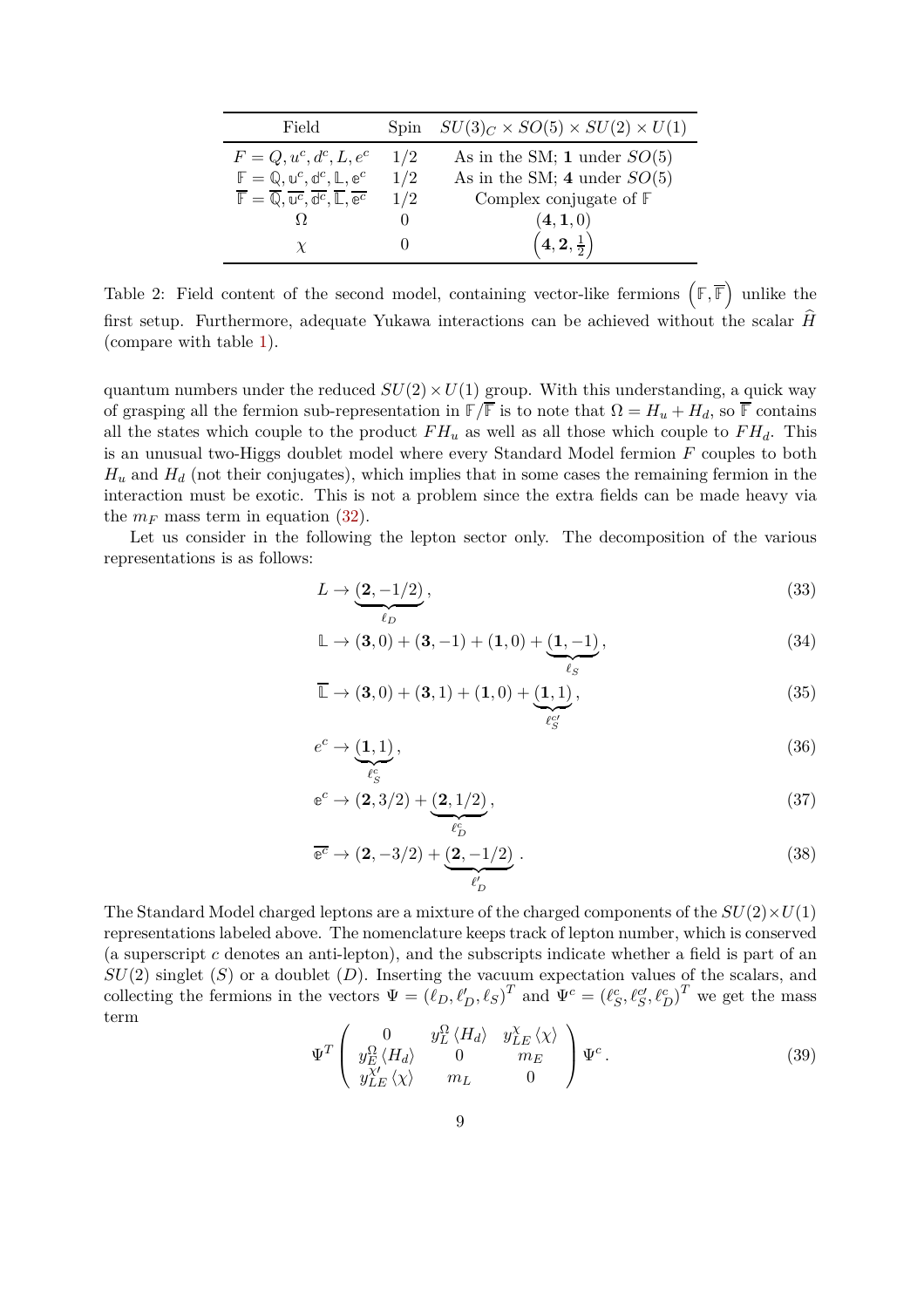The VEV of the  $H_u$  doublet contained in  $\Omega$  does not appear in this expression. Presuming that  $m_E$  and  $m_L$  are substantially larger than the scalar vacuum expectation values, the last expression implies that there are two heavy Dirac fermions, with masses  $\approx m_E$  and  $\approx m_L$ , and a light one with a mass

$$
m_{\text{light}} \approx \left(\frac{y_{E}^{\Omega} y_{LE}^{\chi}}{m_L} + \frac{y_{L}^{\Omega} y_{LE}^{\chi'}}{m_E}\right) \langle H_d \rangle \langle \chi \rangle . \tag{40}
$$

The left-handed part of this field is mostly composed of  $\ell_D$ , with a small admixture of  $\ell'_D$  and  $\ell_S$ ; the right-handed part is mostly formed from  $\ell_S^c$ , but also from  $\ell_S^c$  and  $\ell_D^c$  (to a lesser extent):

$$
\ell \approx \ell_D - \frac{y_{LE}^{\chi} \langle \chi \rangle}{m_L} \ell'_D - \frac{y_L^{\Omega} \langle H_d \rangle}{m_E} \ell_S \,, \tag{41}
$$

$$
\ell^c \approx \ell_S^c - \frac{y_{LE}^{\chi'}}{m_E} \langle \chi \rangle_{\ell_S^c} - \frac{y_E^{\Omega} \langle H_d \rangle}{m_L} \ell_D^c \,. \tag{42}
$$

The situation is analogous for quarks: due to small admixtures with the fields in the spinor representations of  $SO(5)$ , the Standard Model fermions can interact through  $W_1^{\mu}$  with heavy new fermions, the latter having exotic quantum numbers.

Note that lepton number is conserved again, and there is a total of 5 neutrinos and 4 antineutrinos (per generation), so we conclude without further calculations that one neutrino is massless. As in the previous model, an extra  $(1,1,3,1)$  scalar solves the problem.

## <span id="page-9-0"></span>**5 Gauge bosons with arbitrary quantum numbers**

Most research on extensions of the Standard Model group  $G_{SM} = SU(3)_C \times SU(2)_L \times U(1)_Y$  is based on just a handful of groups, and there is little freedom (if any) to change the way fermions transform under them. Fermion masses are the main culprit: by having these particles transform under some arbitrary representation of the gauge symmetry, it is likely that fermions with exotic quantum numbers and which are chiral under *GSM* will also be part of the model (see for instance [\[22\]](#page-15-0)). This is a concern because such fields can have at most an electroweak scale mass.

On the other hand, the simple exercise of picking pairs of right- and left-handed Standard Model fermions yields a list of quantum numbers for vectors fields which would have interesting phenomenology consequences [\[1](#page-13-0), [23](#page-15-1), [24\]](#page-15-2). However, just a few of them have been incorporated into fully-fledged models, mostly because of the above difficulty. For example, while looking at vectors fields that can mediate the neutrinoless beta decay of a proton, the paper [\[24](#page-15-2)] argued that ultraviolet-complete models might be possible only for a few of them.

That assessment was too pessimistic. In the following, I will argue that one can build viable models containing gauge bosons in arbitrary representations of the Standard Model symmetry group. I will proceed in two steps:

- 1. It is possible to show that for any representation  $\boldsymbol{X}$  of the Standard Model group  $G_{SM}$ , there is always a group  $G$  containing  $G_{SM}$  in such a way that its adjoint representation includes *X*.
- 2. Fermions can be assigned to representations of *G* such that only the Standard Model ones remain massless right before eletroweak symmetry is broken. This guarantees that exotic new fermions can be made heavy. Furthermore, no gauge anomalies are generated. The vector boson mentioned above can couple to Standard Model fermions.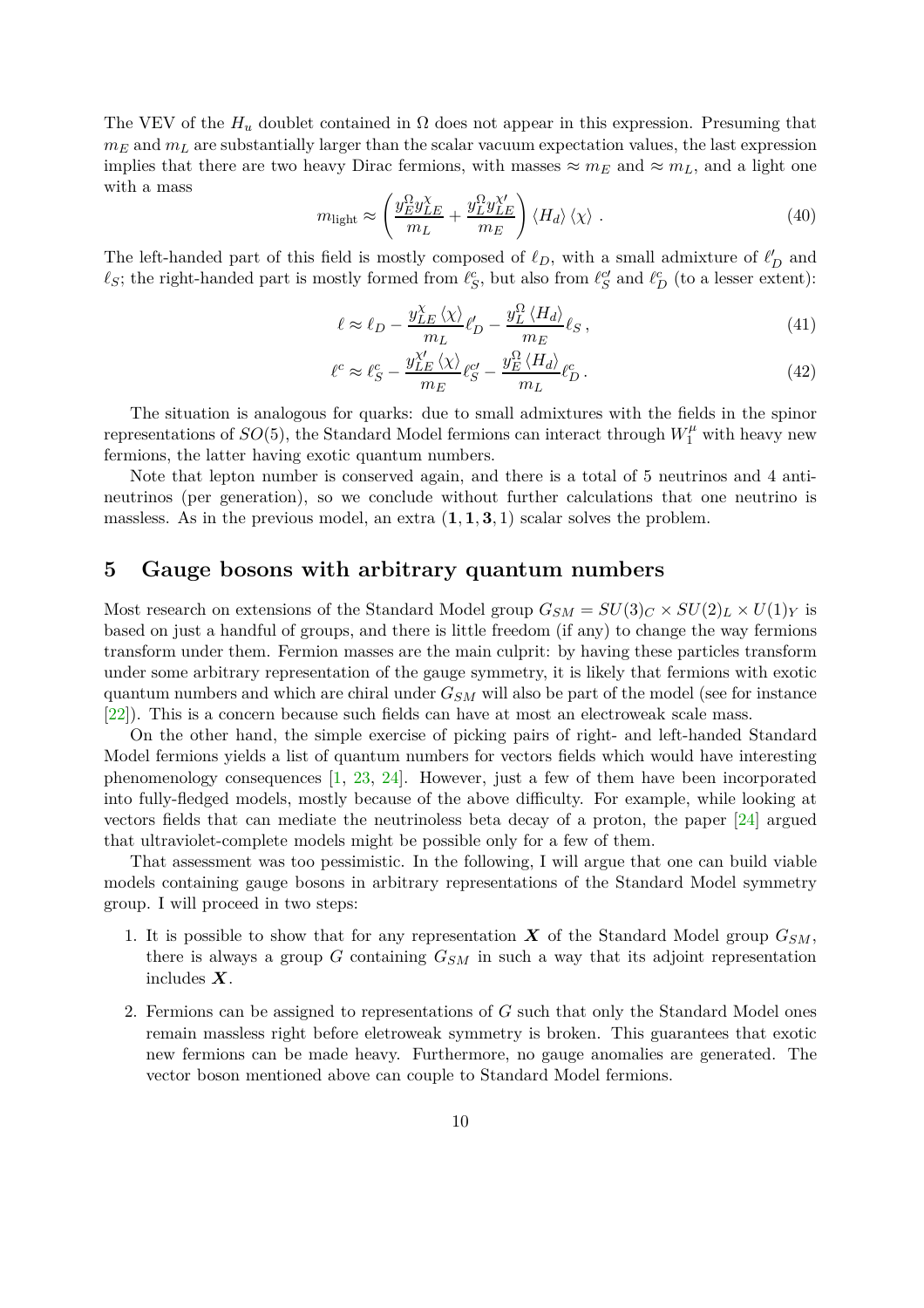The first step involves group theory only. For the sake of argument, consider the following scenario which works for any  $X$ <sup>[7](#page-10-0)</sup>, even though it might not yield the smallest group *G*. Take  $S$  to be the trivial representation  $(1,1,0)$  of  $G_{SM}$ , and  $S' = (1,1,y)$  with y equal to minus the total hypercharge of all components of  $\boldsymbol{X}$ . In other words,  $U(1)_Y$  acts on the reducible representation  $\overline{X} \oplus S'$  via a traceless matrix. If *n* is the dimension of  $\overline{X}$ , then one can embed  $G_{SM}$  in  $SU(n+2)$ in such a way that the adjoint representation of the latter contains  $X$ . To see it, note that there is an embedding under which the fundamental representation  $\bf{F}$  of  $SU(n+2)$  decompose as

<span id="page-10-2"></span>
$$
F \to X \oplus S \oplus S' \,.
$$
 (43)

After all,  $X \oplus S \oplus S'$  is represented by a set of twelve  $(n + 2)$ -dimensional matrices which are traceless and hermitian, hence they form a subalgebra of  $SU(n+2)$ . Moving on to the adjoint representation, it transforms in the same way as  $F \times F^*$  with a singlet subtracted (informally, we may express this as  $\mathbf{Ad} \sim \mathbf{F} \times \mathbf{F}^* - 1$ , so it follows directly from the previous branching rule that the adjoint representation **Ad** of  $SU(n+2)$  decomposes as

<span id="page-10-3"></span>
$$
\mathbf{Ad} \to \mathbf{X} \oplus \mathbf{X}^* \oplus \text{ 'more'},\tag{44}
$$

with 'more' =  $(X \times X^*) \oplus S' \oplus S'^* \oplus (X \times S'^*) \oplus (X^* \times S') \oplus S$ . As an example, we can infer immediately that a gauge boson with the unusual quantum numbers  $\mathbf{X} = (1, 5, 8) \equiv 5_8$  can be obtained from *SU*(7) through the embedding defined by the branching rules

$$
F \equiv 7 \to \underbrace{5_8}_{X} \oplus \underbrace{1_0}_{S} \oplus \underbrace{1_{-40}}_{S'},\tag{45}
$$

$$
\mathbf{Ad} \equiv 48 \to \underbrace{5_8 \oplus 5_{-8}}_{X+X^*} \oplus \underbrace{1_{-40} \oplus 1_{40}}_{S'+S'^*} \oplus \underbrace{1_0 \oplus 3_0 \oplus 5_0 \oplus 7_0 \oplus 9_0}_{X \times X^*} \oplus \underbrace{5_{48} \oplus 5_{-48}}_{X \times S'^*+X^* \times S'} \oplus \underbrace{1_0}_{S} . \tag{46}
$$

The above reasoning works for any *X*, but it is unlikely to involve the smallest possible group. For several quantum numbers of the vector field, the reader can see in table 1 of [\[24](#page-15-2)] what are the minimal groups. To illustrate the point,  $\mathbf{X} = (\mathbf{8}, \mathbf{3}, 0)$  can be obtained from  $SU(26)$  by the above argument, however, it can also be extracted from the much smaller  $SU(6) \times U(1)$  group.<sup>[8](#page-10-1)</sup>

Having settled this mathematical part of the problem, it remains to be seen whether or not one can build realistic models based on the above group embeddings. In principle, the solution adopted in this work for the  $W_1$  vector field — and which has also been used in models for the B-anomalies  $[25-28]$  — can be adapted to gauge bosons with other representations. We may start by extending *G* to  $G \times SU(3) \times SU(2) \times U(1)$  (some of these factors, such as  $SU(3)$  on the earlier models for *W*1, might be unnecessary). The Standard Model symmetry group *GSM* is obtained from the diagonal subgroup of an  $SU(3)' \times SU(2)' \times U(1)'$  contained in *G*, and  $G_{321} \equiv SU(3) \times SU(2) \times U(1)$  outside it. The model will contain fermions  $F = Q, u^c, d^c, L, e^c$ which transform as usual under  $G_{321}$  and have a trivial  $G$  charge. One must also add some scalars to correctly break the extended gauge group and to couple to fermions via Yukawa interactions.

<span id="page-10-0"></span><sup>&</sup>lt;sup>7</sup>The argument actually fails when *X* is inert under the full  $SU(3)_C \times SU(2)_L \times U(1)_Y$ . However, it is well known that the trivial representation  $\mathbf{X} = (1, 1, 0)$  is obtainable from extra  $U(1)$  factors, for example.

<span id="page-10-1"></span> ${}^{8}$ It corresponds to the first branching rule (out of three) given by the command DecomposeRep[{SU6,U1}, Adjoint[{SU6,U1}], {SU3,SU2,U1}] in GroupMath [\[21](#page-14-11)].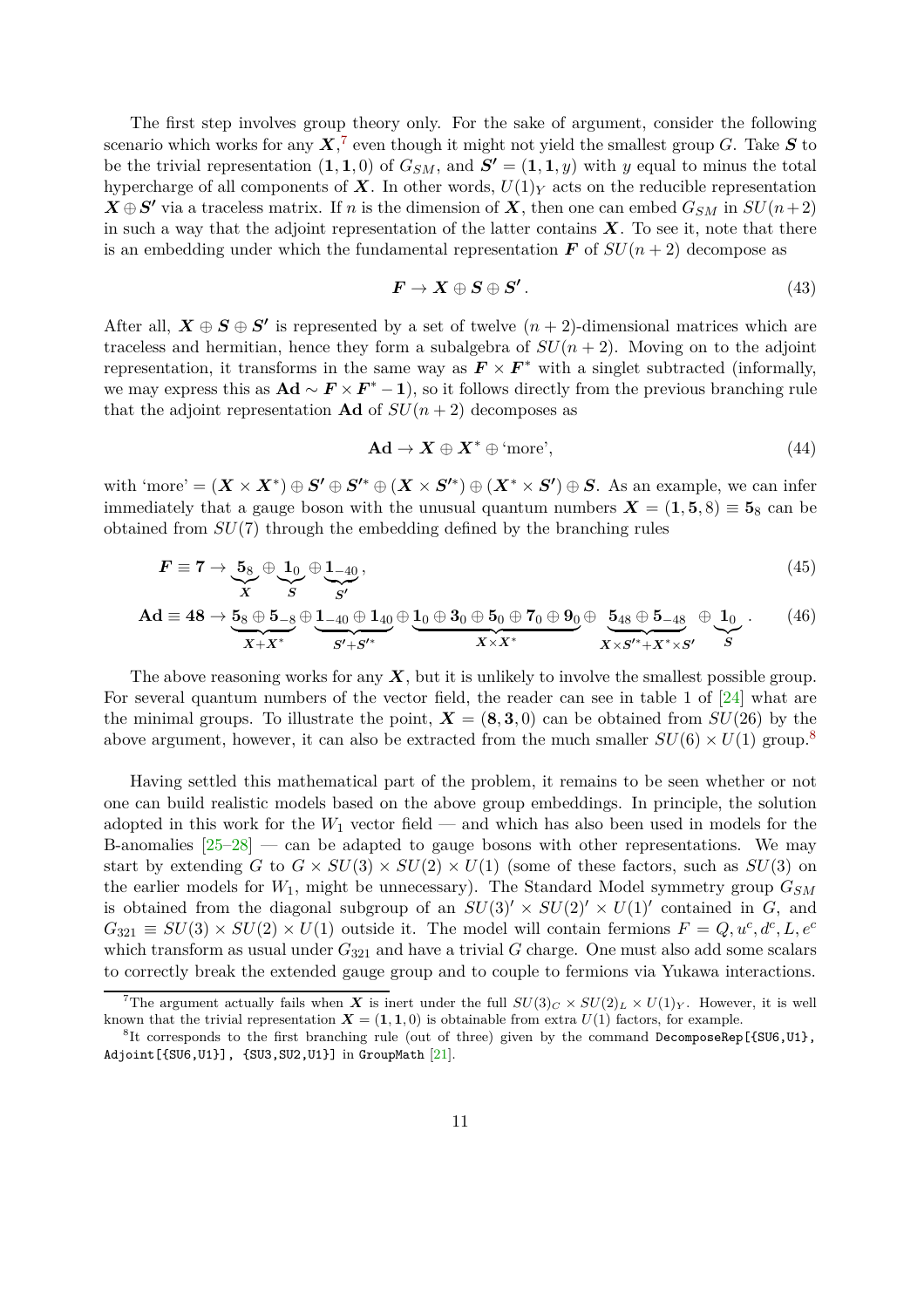This is one possibility. There are no gauge anomalies and, with an appropriate scalar sector, it should be feasible to obtain the Standard Model as a low energy effective theory. Importantly, fermions will not couple directly to the gauge bosons of *G*.

The situation changes if we introduce for each (or at least some) *F* a corresponding pair of vector-like fermions  $(F, \overline{F})$  transforming non-trivially under the group *G*, and with the same  $G_{321}$  quantum numbers as  $\hat{F}$ . (In the case of  $F = Q$  it might be convenient to add two pairs of vector-like fermions, as explained shortly.) The recipe can be as follows for a gauge boson in some representation *X* of *GSM*:

- 1. Find a group *G* whose adjoint representation contains *X*. This requirement can always be fulfilled. The full symmetry of the model shall be given by the  $G \times G_{321}$  group.
- 2. Pick a non-trivial representation *R* of *G* such that  $(R, 1, 1, 0)$  of  $G \times G_{321}$  contains the Standard Model sub-representation  $(1, 2, -1/2)$ .
- 3. Introduce two scalars  $\Omega = (\mathbf{R}, \mathbf{1}, \mathbf{1}, 0)$  and  $\chi = (\overline{\mathbf{R}}, \mathbf{1}, \mathbf{2}, -1/2)$ ; they include at least one Higgs doublet  $(1, 2, -1/2)$  and a singlet  $(1, 1, 0)$ .<sup>[9](#page-11-0)</sup>
- 4. Introduce Weyl fermions  $F = Q, u^c, d^c, L, e^c$  transforming as  $(1, 3, 2, 1/6), (1, \overline{3}, 1, -2/3),$  $(1,\overline{3},1,1/3), (1,1,2,-1/2)$  and  $(1,1,1,1)$ . For each F we need a vector-like fermion pair  $(F, \overline{F})$  such that  $F$  transforms as *F* under *G*<sub>321</sub> and as a *R* under *G*. However, since the  $\hat{\mathbf{R}}$  representation contains only a down-like Higgs doublet,  $(\mathbf{R}, \mathbf{1}, \mathbf{1}, 0) \rightarrow (\mathbf{1}, \mathbf{2}, -1/2) + \cdots$ ,  $\overline{\mathbb{Q}}$ ,  $\overline{\mathbb{Q}}$  will contain only down-like quarks —  $(\overline{\mathbf{3}}, \mathbf{1}, 1/3)$  and  $(\mathbf{3}, \mathbf{1}, 1/3)$ . In order to treat all quarks equally, we may want to introduce two vector-like fermions in association to  $F = Q$ :

$$
\mathbb{Q}_u \equiv \left( \overline{R}, 3, 2, 1/6 \right) \text{ and } \mathbb{Q}_d \equiv \left( R, 3, 2, 1/6 \right) . \tag{47}
$$

This is not needed if *R* contains both  $(1, 2, -1/2)$  and  $(1, 2, 1/2)$  (as in the  $SO(5)$  models of sections [3](#page-3-0) and [4\)](#page-7-0).

5. If *R* is complex, the list of fermion masses and Yukawa terms is the following:

masses: 
$$
\mathbb{Q}_u \overline{\mathbb{Q}_u}
$$
,  $\mathbb{Q}_d \overline{\mathbb{Q}_d}$ ,  $\mathbb{u}^c \overline{\mathbb{u}^c}$ ,  $\mathbb{d}^c \overline{\mathbb{d}^c}$ ,  $\mathbb{L} \overline{\mathbb{L}}$ ,  $\mathbb{e}^c \overline{\mathbb{e}^c}$ , 
$$
(48)
$$

singlet interactions: 
$$
Qu^c \chi^*
$$
,  $\mathbb{Q}_u u^c \chi^*$ ,  $Q d^c \chi$ ,  $\mathbb{Q}_d d^c \chi$ ,  $Le^c \chi$ ,  $Le^c \chi$ , (49)

doublet interactions: 
$$
Q\overline{\mathbb{Q}_u}\Omega^*
$$
,  $u^c\overline{\mathbb{u}^c}\Omega^*$ ,  $Q\overline{\mathbb{Q}_d}\Omega$ ,  $d^c\overline{\mathbb{d}^c}\Omega$ ,  $L\overline{\mathbb{L}}\Omega$ ,  $e^c\overline{\mathbb{e}^c}\Omega$ . (50)

By design all but the Standard Model fermions can be made heavy without any tuning. Assuming that the scalar VEVs are smaller than the vector-like masses  $m_F \mathbb{F}$ , the light fermion mass eigenstates are composed mostly of the *F*'s (that is  $Q, u^c, d^c, L$  and  $e^c$ ). Mostly, but not entirely: a particularly important consequence is that through mixing the Standard Model fermions will couple to the gauge bosons of *G*. Furthermore, note that the VEV of

<span id="page-11-0"></span><sup>&</sup>lt;sup>9</sup>If the VEV of this last field is insufficient to correctly break  $G \times G_{321}$  down to the Standard Model group, one must add more scalars.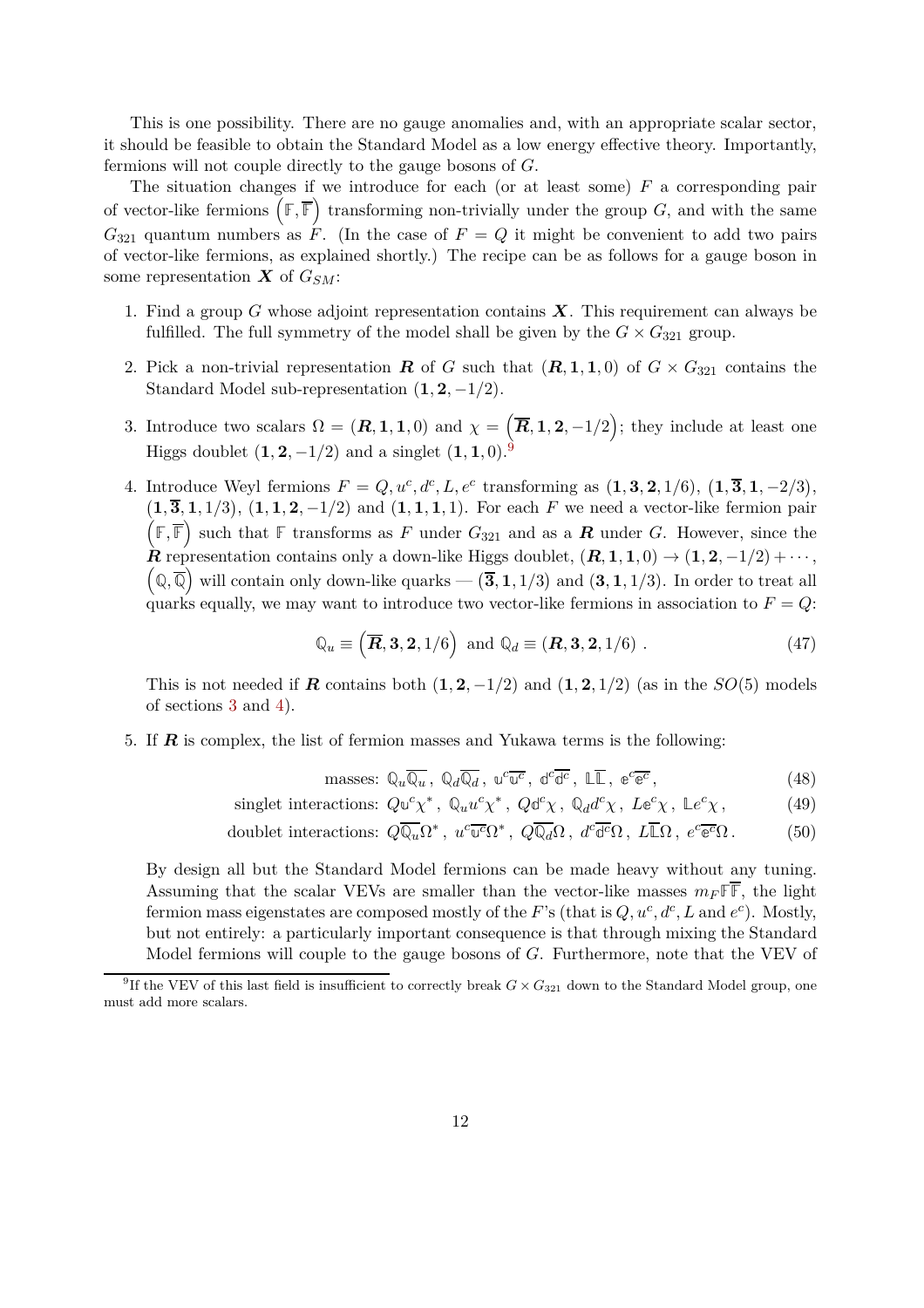$\chi$  does not break  $G_{SM}$ , thus it can be comparable (or even greater than) the masses  $m_F$ ; as a consequence, fermion mixing might be large.[10](#page-12-1)

An analogous list of interactions can be compiled when **R** is (pseudo)real. In that case there is no need for both  $\mathbb{Q}_u$  and  $\mathbb{Q}_d$  (a single vector-like  $\mathbb{Q}$  is sufficient).

Lastly, it is interesting that baryon and lepton numbers are preserved in this construction. That was also the case in the  $SO(5)$  models for  $W_1$ , where neutrinos are Dirac particles even though there are right-handed neutrinos and scalars which are capable of inducing Majorana masses.

As a further example, consider a gauge boson  $X_\mu$  with the quantum numbers  $\mathbf{X} = (3, 2, 5/6)$ . The argument reported earlier points to the *SU*(8) group, but the field can also be obtained in the widely studied  $SU(5)$  model of grand unification [\[29](#page-15-5)].  $X_\mu$  induces proton decay via its simultaneous coupling to the Standard Model bilinears  $Q\overline{u^c}$  and  $L\overline{e^c}$ , hence it must be an extremely heavy field. An alternative is to forbid one of its two problematic couplings with a symmetry that, for example, enforces baryon-number conservation. Given the stringent limits on the proton's lifetime  $[30]$ , a  $X_\mu$  field at the TeV scale is problematic even if it induces nucleon decay through loops only.

Now consider an  $SU(5) \times SU(3) \times SU(2) \times U(1)$  model, with  $\mathbf{R} = 5$ . Despite the complexity of the list of fermion masses and interactions (see above), one can a assign an unbroken baryon number B to all fields:  $B(Q, \mathbb{Q}_{u/d}, \overline{u^c}, \overline{d^c}) = -B(\overline{\mathbb{Q}_{u/d}}, u^c, u^c, d^c, d^c) = 1/3$ . The same holds for lepton number. A model constructed along these lines should therefore predict a stable proton, even if the  $SU(5) \times SU(3) \times SU(2) \times U(1)$  symmetry breaking scale is as low as a few TeV. This is true also for other groups and other *X*'s: more fields are needed in order to break baryon and/or lepton number.

### <span id="page-12-0"></span>**6 Summary**

A vector field  $W_1$  with the quantum numbers  $(3,1)$  under  $SU(2)_L \times U(1)_Y$  cannot couple to pairs of Standard Model fermions, yet in principle it could interact with two Higgs doublets. While this is true, I have argued in this paper that such coupling will not be generated in a Yang-Mills theory, if  $W_1$  is a gauge boson. As a consequence, the suggestion in  $[3, 10]$  $[3, 10]$  $[3, 10]$  that such a field could explain the recent CDF measurement of the *W*-boson mass becomes less appealing.

Notwithstanding the lack of the above interaction, in this paper I considered a minimal model containing  $W_1$  as a gauge boson, potentially with a TeV scale mass. In fact, I considered two closely related models: one where this field does not interact with fermions at all, and another

<span id="page-12-1"></span><sup>&</sup>lt;sup>10</sup>There is a caveat. For every  $X$ , it is always possible to pick a *G* and an  $R$  fulfilling steps 1 and 2. However, by itself this does not ensure that the gauge bosons of *G* transforming as *X* will couple to the important subrepresentations in the  $\mathbb{F}/\overline{\mathbb{F}}$  fields (i.e., those which can mix with the *F*'s). This should not be a concern as long as *X*, *G* and *R* and not too exotic. However, in general, one has an extra requirement which — it turns out again — can always be met. I argued that an *n*-dimensional  $X$  is contained in the adjoint representation of  $SU(n+2)$ , as shown by the branching rules [\(43\)](#page-10-2) and [\(44\)](#page-10-3). Those decompositions do not ensure, as we would like, that the down Higgs doublet  $H_d$  in  $\Omega$  couples to anything else through *X*. We can fix that in  $SU(n+3)$  with  $R = \text{fundamental rep.} \rightarrow H_d \oplus X' \oplus S'$  where X' is a representation in the product  $H_d \times X^*$  and, as before, *S'* makes  $H_d \oplus X' \oplus S'$  traceless under  $U(1)_Y$ . With this choice of group embedding, the  $H_d$  scalar in  $\Omega$  couples to something else  $(X')$  via the gauge bosons transforming as  $X$ , and so do the other important components in  $\chi$  and the  $\mathbb{F}/\overline{\mathbb{F}}$  fermions.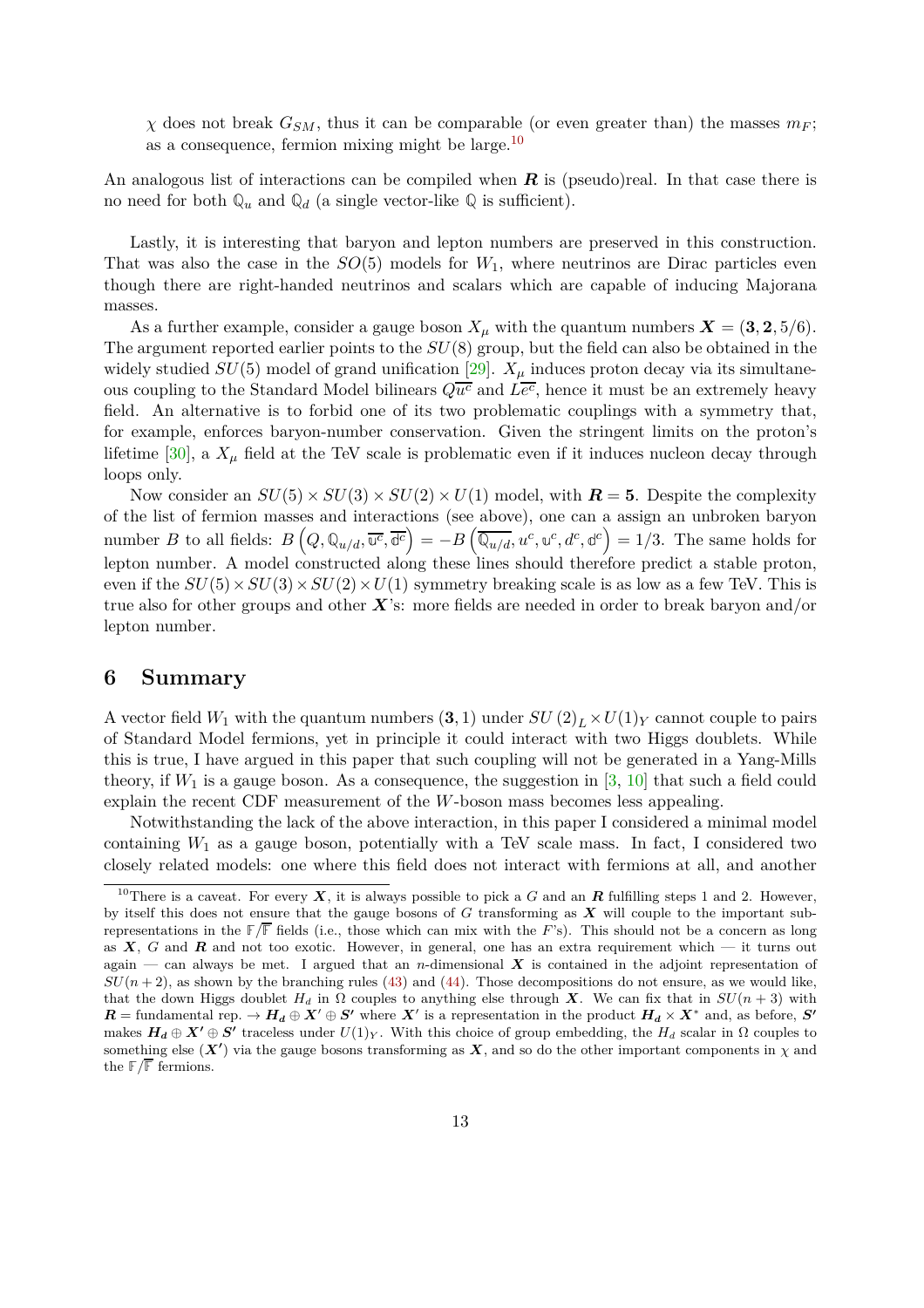where it does. In the latter, due to its quantum numbers, the  $W_1$  coupling to Standard Model fermions involves necessarily exotic ones as well. The two models are based on an  $SO(5) \times SU(2) \times$  $U(1)$  extended electroweak group, and therefore they predict the existence of a  $W'$  and a  $Z'$ , with a mass hierarchy  $m_{W_1} < m_{Z'} < m_{W'}$ . Incidentally, these two vector fields are known to affect the *W* mass (see [\[3](#page-13-2), [8](#page-14-0), [10,](#page-14-2) [31](#page-15-7)[–34](#page-15-8)]): *W'* pulls it down and  $Z'$  has the opposite effect. Since the  $Z'$ is lighter, it could in principle explain the CDF data. The two models also contain new scalars (shown in tables [1](#page-5-0) and [2\)](#page-8-0).

Finally, in the last part of this work I have argued that it is possible to extend the argument used here for  $W_1$  — and elsewhere for the  $U_\mu$  lepto-quark  $[25-28]$  — to gauge bosons with arbitrary quantum numbers. Some phenomenological limitations do apply: for example, models with a colorless and fractionally charged field contain necessarily a stable electrically charged particle, which is a problem in astrophysics and cosmology. However, even with this kind of consideration, many viable possibilities remain, and therefore the existence of TeV-scale gauge bosons with a wide variety of quantum numbers cannot be ruled out.

#### **Acknowledgments**

I discussed aspects of this paper with several colleagues, to whom I'm indebted. In particular, I would like to thank Mikael Chala, José Ignácio Illana and Manuel Pérez-Victoria for fielding many of my questions, as well as Supratim Bakshi, Jorge de Blas, Javi Fuentes, and José Santiago. Furthermore, I acknowledge the financial support from MCIN/AEI (10.13039/501100011033) through grant number PID2019-106087GB-C22 and from the Junta de Andalucía through grant number P18-FR-4314 (FEDER).

#### **References**

- <span id="page-13-0"></span>[1] F. del Aguila, J. de Blas and M. Perez-Victoria, *Electroweak limits on general new vector bosons*, [JHEP](http://dx.doi.org/10.1007/JHEP09(2010)033) **09** [\(2010\) 033,](http://dx.doi.org/10.1007/JHEP09(2010)033) [arXiv:1005.3998 \[hep-ph\]](http://arxiv.org/abs/1005.3998).
- <span id="page-13-1"></span>[2] J. de Blas, J. C. Criado, M. Perez-Victoria and J. Santiago, *Effective description of general extensions of the Standard Model: the complete tree-level dictionary*, [JHEP](http://dx.doi.org/10.1007/JHEP03(2018)109) **03** [\(2018\) 109,](http://dx.doi.org/10.1007/JHEP03(2018)109) [arXiv:1711.10391 \[hep-ph\]](http://arxiv.org/abs/1711.10391).
- <span id="page-13-2"></span>[3] L. Di Luzio, R. Gröber and P. Paradisi, *Higgs physics confronts the M<sup>W</sup> anomaly* (2022), [arXiv:2204.05284 \[hep-ph\]](http://arxiv.org/abs/2204.05284).
- <span id="page-13-3"></span>[4] M. E. Peskin and T. Takeuchi, *A New constraint on a strongly interacting Higgs sector*, [Phys. Rev. Lett.](http://dx.doi.org/10.1103/PhysRevLett.65.964) **65** [\(1990\) 964–967.](http://dx.doi.org/10.1103/PhysRevLett.65.964)
- [5] M. E. Peskin and T. Takeuchi, *Estimation of oblique electroweak corrections*, [Phys. Rev. D](http://dx.doi.org/10.1103/PhysRevD.46.381) **46** [\(1992\) 381–409.](http://dx.doi.org/10.1103/PhysRevD.46.381)
- <span id="page-13-4"></span>[6] R. Barbieri, A. Pomarol, R. Rattazzi and A. Strumia, *Electroweak symmetry breaking after LEP-1 and LEP-2*, [Nucl. Phys. B](http://dx.doi.org/10.1016/j.nuclphysb.2004.10.014) **703** [\(2004\) 127–146,](http://dx.doi.org/10.1016/j.nuclphysb.2004.10.014) [arXiv:hep-ph/0405040](http://arxiv.org/abs/hep-ph/0405040).
- <span id="page-13-5"></span>[7] T. Aaltonen et al. (CDF), *High-precision measurement of the W boson mass with the CDF II detector*, [Science](http://dx.doi.org/10.1126/science.abk1781) **376** [\(2022\) 6589 170–176.](http://dx.doi.org/10.1126/science.abk1781)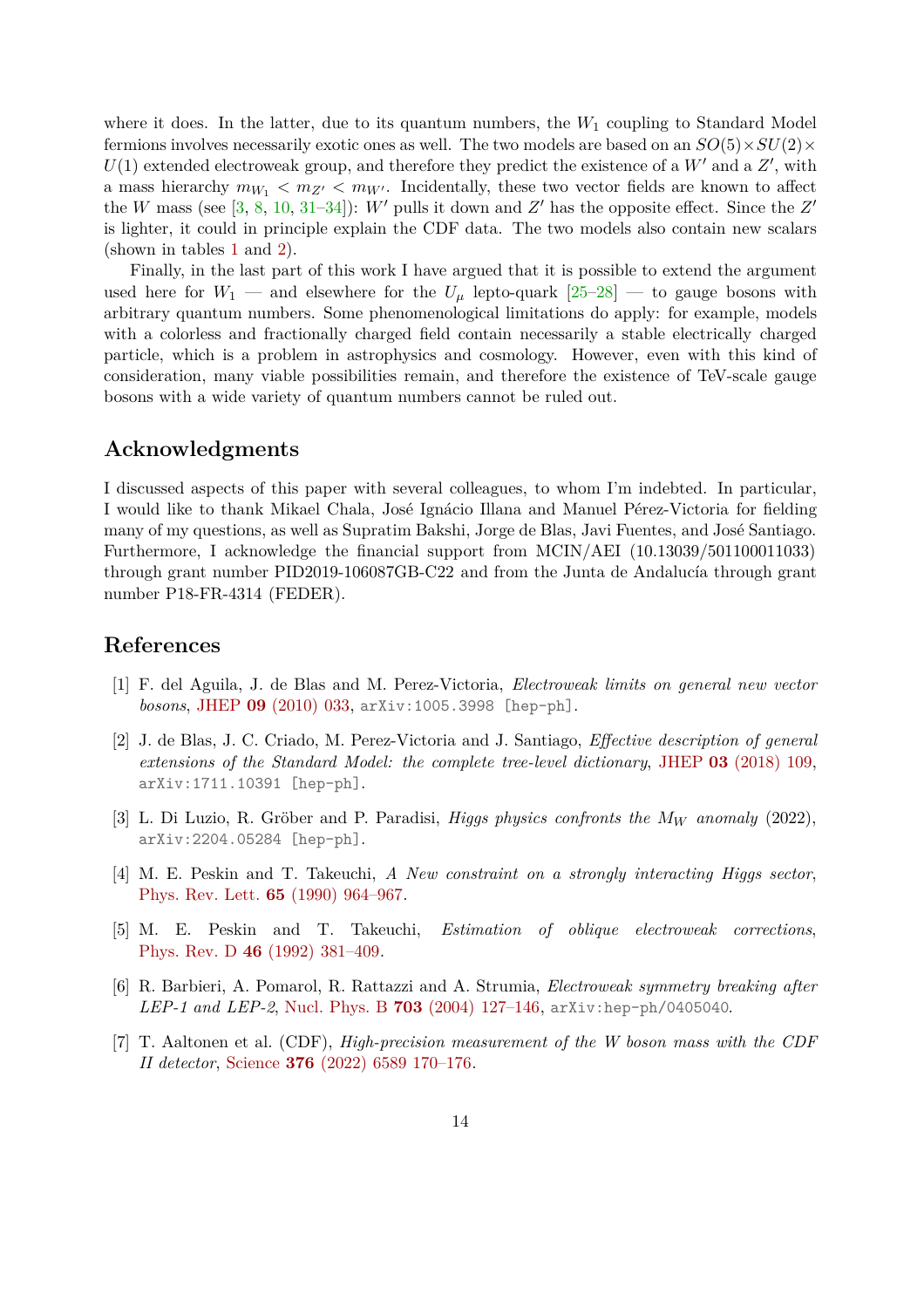- <span id="page-14-0"></span>[8] A. Strumia, *Interpreting electroweak precision data including the W-mass CDF anomaly* (2022), [arXiv:2204.04191 \[hep-ph\]](http://arxiv.org/abs/2204.04191).
- <span id="page-14-1"></span>[9] P. Asadi et al., *Oblique lessons from the W mass measurement at CDF II* (2022), [arXiv:2204.05283 \[hep-ph\]](http://arxiv.org/abs/2204.05283).
- <span id="page-14-2"></span>[10] E. Bagnaschi et al., *SMEFT analysis of m<sup>W</sup>* (2022), [arXiv:2204.05260 \[hep-ph\]](http://arxiv.org/abs/2204.05260).
- <span id="page-14-3"></span>[11] M. Aaboud et al. (ATLAS), *Combination of searches for heavy resonances decaying into bosonic and leptonic final states using 36 fb<sup>-1</sup> of proton-proton collision data at*  $\sqrt{s} = 13$  *TeV with the ATLAS detector*, [Phys. Rev. D](http://dx.doi.org/10.1103/PhysRevD.98.052008) **98** [\(2018\) 5 052008,](http://dx.doi.org/10.1103/PhysRevD.98.052008) [arXiv:1808.02380 \[hep-ex\]](http://arxiv.org/abs/1808.02380).
- [12] G. Aad et al. (ATLAS), *Search for resonances decaying into a weak vector boson and a Higgs boson in the fully hadronic final state produced in proton*−*proton collisions at*  $\sqrt{s}$  = 13 *TeV with the ATLAS detector*, [Phys. Rev. D](http://dx.doi.org/10.1103/PhysRevD.102.112008) **102** [\(2020\) 11 112008,](http://dx.doi.org/10.1103/PhysRevD.102.112008) [arXiv:2007.05293 \[hep-ex\]](http://arxiv.org/abs/2007.05293).
- [13] A. M. Sirunyan et al. (CMS), *Search for a heavy vector resonance decaying to a* Z *boson and a Higgs boson in proton-proton collisions at*  $\sqrt{s} = 13 \text{ TeV}$ , [Eur. Phys. J. C](http://dx.doi.org/10.1140/epjc/s10052-021-09348-6) 81 [\(2021\) 8 688,](http://dx.doi.org/10.1140/epjc/s10052-021-09348-6) [arXiv:2102.08198 \[hep-ex\]](http://arxiv.org/abs/2102.08198).
- <span id="page-14-4"></span>[14] A. Tumasyan et al. (CMS), *Search for heavy resonances decaying to ZZ or ZW and axion-like particles mediating nonresonant ZZ or ZH production at*  $\sqrt{s}$  = 13 TeV, [JHEP](http://dx.doi.org/10.1007/JHEP04(2022)087) 04 [\(2022\) 087,](http://dx.doi.org/10.1007/JHEP04(2022)087) [arXiv:2111.13669 \[hep-ex\]](http://arxiv.org/abs/2111.13669).
- <span id="page-14-5"></span>[15] G. Aad et al. (ATLAS), *Search for pair production of third-generation scalar leptoquarks decaying into a top quark and a*  $\tau$ -lepton in pp collisions at  $\sqrt{s} = 13$  TeV with the ATLAS *detector*, [JHEP](http://dx.doi.org/10.1007/JHEP06(2021)179) **06** [\(2021\) 179,](http://dx.doi.org/10.1007/JHEP06(2021)179) [arXiv:2101.11582 \[hep-ex\]](http://arxiv.org/abs/2101.11582).
- <span id="page-14-6"></span>[16] A. M. Sirunyan et al. (CMS), *Search for singly and pair-produced leptoquarks coupling to third-generation fermions in proton-proton collisions at s=13 TeV*, [Phys. Lett. B](http://dx.doi.org/10.1016/j.physletb.2021.136446) **819** [\(2021\) 136446,](http://dx.doi.org/10.1016/j.physletb.2021.136446) [arXiv:2012.04178 \[hep-ex\]](http://arxiv.org/abs/2012.04178).
- <span id="page-14-7"></span>[17] M. Aaboud et al. (ATLAS), *Search for doubly charged scalar bosons decaying into same-sign W boson pairs with the ATLAS detector*, [Eur. Phys. J. C](http://dx.doi.org/10.1140/epjc/s10052-018-6500-y) **79** [\(2019\) 1 58,](http://dx.doi.org/10.1140/epjc/s10052-018-6500-y) [arXiv:1808.01899 \[hep-ex\]](http://arxiv.org/abs/1808.01899).
- <span id="page-14-8"></span>[18] S. Chatrchyan et al. (CMS), *A search for a doubly-charged Higgs boson in pp collisions at*  $\sqrt{s} = 7$  *TeV*, [Eur. Phys. J. C](http://dx.doi.org/10.1140/epjc/s10052-012-2189-5) **72** [\(2012\) 2189,](http://dx.doi.org/10.1140/epjc/s10052-012-2189-5) [arXiv:1207.2666 \[hep-ex\]](http://arxiv.org/abs/1207.2666).
- <span id="page-14-9"></span>[19] J. de Blas, M. Pierini, L. Reina and L. Silvestrini, *Impact of the recent measurements of the top-quark and W-boson masses on electroweak precision fits* (2022), [arXiv:2204.04204 \[hep-ph\]](http://arxiv.org/abs/2204.04204).
- <span id="page-14-10"></span>[20] C.-T. Lu, L. Wu, Y. Wu and B. Zhu, *Electroweak precision fit and new physics in light of W boson mass* (2022), [arXiv:2204.03796 \[hep-ph\]](http://arxiv.org/abs/2204.03796).
- <span id="page-14-11"></span>[21] R. M. Fonseca, *GroupMath: A Mathematica package for group theory calculations*, [Comput. Phys. Commun.](http://dx.doi.org/10.1016/j.cpc.2021.108085) **267** [\(2021\) 108085,](http://dx.doi.org/10.1016/j.cpc.2021.108085) [arXiv:2011.01764 \[hep-th\]](http://arxiv.org/abs/2011.01764).